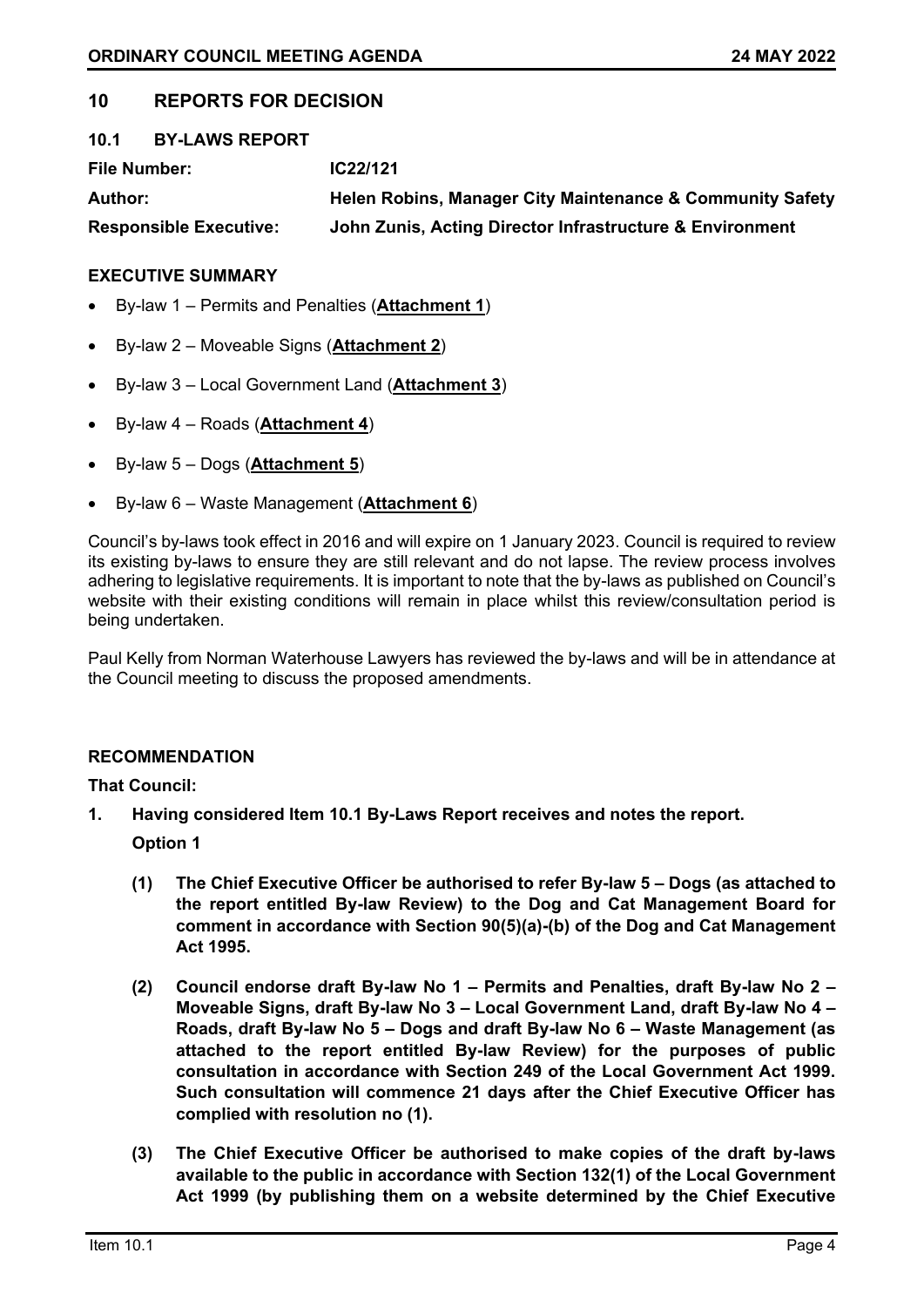**Officer and by providing them in printed form to any person, on request) 21 days after complying with resolution no (1).**

# **Option 2**

**(1) Council seek further amendments to the draft by-laws.**

# **DISCUSSION**

- 1.1 The Local Government Act 1999 and a number of other Acts give Council the power to make by-laws.
- 1.2 Council currently has six by-laws:
	- By-law 1 Permits and Penalties (**Attachment 1**)
	- By-law 2 Moveable Signs (**Attachment 2**)
	- By-law 3 Local Government Land (**Attachment 3**)
	- By-law 4 Roads (**Attachment 4**)
	- By-law 5 Dogs (**Attachment 5**)
	- By-law 6 Waste Management (**Attachment 6**)
- 1.3 The by-laws have been reviewed by Norman Waterhouse Lawyers and are provided as above in draft form.
- 1.4 Council's by-laws took effect in 2016 and will expire on 1 January 2023. Council is required to review its existing by-laws to ensure they are still relevant and do not lapse. The review process involves adhering to legislative requirements.
- 1.5 The review process can be a lengthy one and requires extensive public consultation, as well as consultation with other relevant bodies such as the Dog and Cat Management Board.
- 1.6 The proposed by-laws must be drafted and presented to Council along with a report detailing the anticipated effect on the community of the by-laws, a solicitor's certificate and a report regarding the impacts on competition of the by-laws.
- 1.7 A number of amendments have been proposed. The content of the by-laws are discussed in general terms below:

# **1.7.1 By-law 1 – Permits and Penalties**

- The proposed draft By-law 1 Permits and Penalties has been updated to provide additional enforcement mechanisms for Council including provision regarding the liability for vehicle owners and certain evidentiary presumptions. The proposed By-law provides for a permit system, fixes maximum penalties in all by-laws, clarifies the construction of by-laws, repeals the current Permits and Penalties Bylaw.
- In addition, the By-law defines certain terms for all by-laws.

# **1.7.2 By-law 2 – Moveable Signs**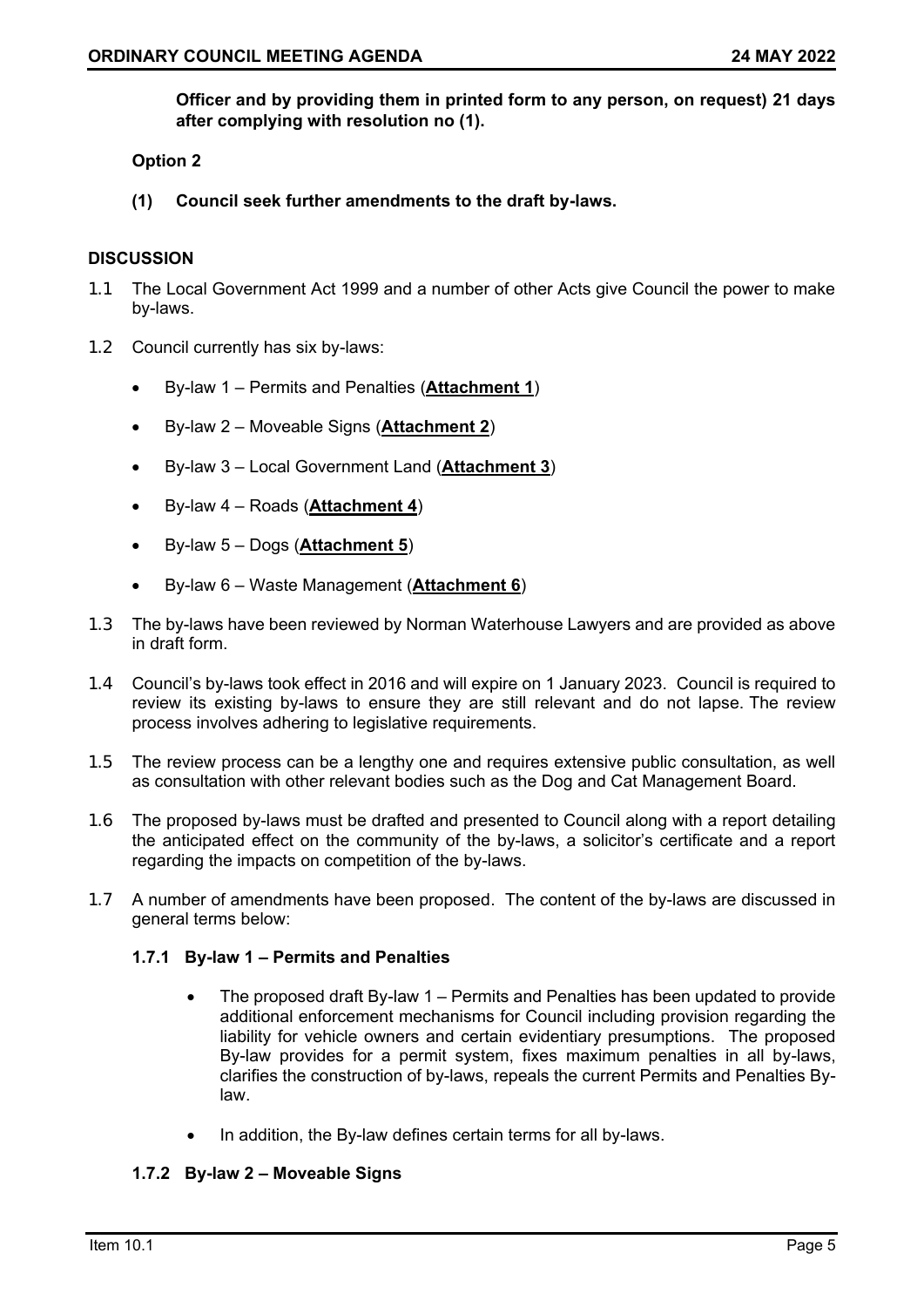- The proposed draft By-law 2 Moveable Signs essentially follows the same construction as the current Moveable Signs By-law and deals with the design and construction, placement and appearance of moveable signs on Council roads.
- The proposed draft By-law also deals with banners placed on Council roads, and provides additional clauses relating to removal of both authorised and unauthorised moveable signs, outlines applicable exemptions and repeals the current Moveable Signs by-law.

# **1.7.3 By-law 3 – Local Government Land**

- The proposed draft By-law 3 Local Government Land largely follows the same construction and approach as the current Local Government Land By-law.
- Of note, new provisions regarding e-cigarettes, model (drone) aircraft and the use of council rubbish bins have been inserted to assist the enforcement and regulation of particular activities on local government land and to future proof the by-laws.
- Activities that are now more appropriately regulated under the Local Nuisance and Litter Control Act 2016 are proposed to be removed to avoid unnecessary duplication. Exemptions relating to local elections have been removed and State elections modified for consistency with Section 226 of the Local Government Act 1999. As with the other by-laws, this by-law repeals its equivalent current by-law.

# **1.7.4 By-law 4 – Roads**

- The proposed draft By-law 4 Roads largely follows the same construction and approach as the current Roads By-law.
- Of note, new provisions regarding advertising, canvassing, bicycles, touting for business, bridge jumping and use of Council rubbish bins have been inserted to assist the enforcement and regulation of particular activities on roads and to future proof the by-laws.
- Exemptions relating to local elections have been removed and State elections modified for consistency with Section 226 of the Local Government Act 1999. As with the other by-laws, this by-law repeals its equivalent current by-law.

# **1.7.5 By-law 5 – Dogs**

• The draft proposed By-law 5 – Dogs follows a similar approach to the Council's current By-law but has been redrafted to modernise the drafting. A key amendment is that the limit on the number of dogs to be kept has been simplified, with a two dog limit in any property, regardless of size, is proposed. Additional relevant exemptions are outlined. Dog on leash areas have also been tweaked. The bylaw revokes the current Dogs by-law.

# **1.7.6 By-law 6 – Waste Management**

- There are no significant changes, but some language regarding garbage and hard rubbish has been updated in clause 6. Again, this by-law will revoke the existing equivalent.
- 1.8 Having received and considered the proposed by-laws, Council must resolve to commence the public consultation process and: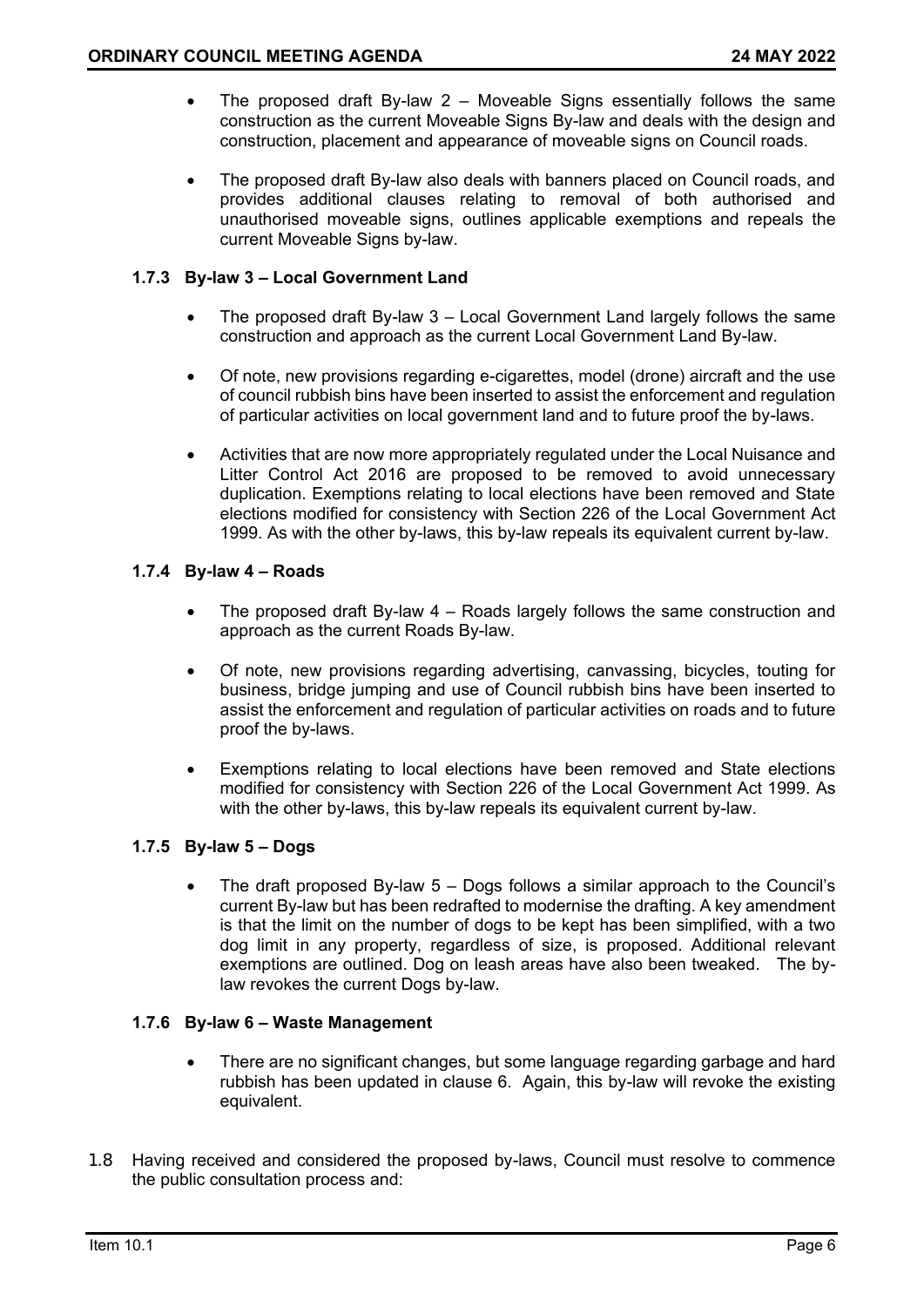- 1.8.1 in accordance with Section 90(5) of the Dog and Cat Management Act 1995, at least 21 days before giving public notice of a proposed by-law under that Act, refer the proposed by-law to the Dog and Cat Management Board together with the requisite report; and
- 1.8.2 in accordance with Section 249(1) of the Act, at least 21 days before resolving to make the by-laws, Council must:
	- (1) make copies of the proposed by-laws (and any codes, standards or other documents to be applied to or incorporated in the by-laws) available for the public on a website determined by the Chief Executive Officer; and
	- (2) provide printed copies of these documents to any person on request.
- 1.8.3 At the conclusion of the public consultation period, Council must give reasonable consideration to any submissions made to Council in respect of the proposed by-laws.
- 1.8.4 Council must consider the proposed by-laws in light of the National Competition Policy to determine whether they have the potential to restrict competition. Council must then prepare and consider a report which clarifies the objectives of the proposed by-laws, identifies the nature of any proposed restriction on competition, analyses the most likely effect of any such restrictions and considers any alternative means of achieving the same controls (including any legislative processes). If Council determines to make the proposed by-laws, it must be satisfied that the benefits of the by-laws in the form proposed outweigh any detriment to competition that may be caused by passing the proposed by-laws in the relevant form.
- 1.8.5 Prior to resolving to make the by-laws, Council must obtain a certificate from a legal practitioner which certifies that, in the opinion of the legal practitioner:
	- (1) Council has the power to make the proposed by-laws by virtue of a specific statutory power stated in the certificate; and
	- (2) the by-laws do not conflict with the relevant legislation.
- 1.8.6 Council must prepare a report to the Legislative Review Committee which outlines:
	- (1) the reasons for introducing the proposed by-laws;
	- (2) the objectives of the proposed by-laws;
	- (3) the effect of each clause of the proposed by-laws;
	- (4) the administrative and policing strategies in respect of the proposed by-laws;
	- (5) Council's consideration of its obligations under the National Competition Policy; and
	- (6) details of public consultation undertaken, including the persons or organisations to which the proposed by-laws were submitted for comment and the details or copies of submissions received in relation to the proposed by-laws.
- 1.8.7 The proposed by-laws may then be passed at a meeting of Council at which at least two thirds of the elected members are present and the resolution to make the by-laws must be supported by an absolute majority of all members of Council.
- 1.8.8 The Chief Executive Officer of Council must then sign two copies of each by-law passed by Council and insert the date of the meeting at which the by-laws were passed.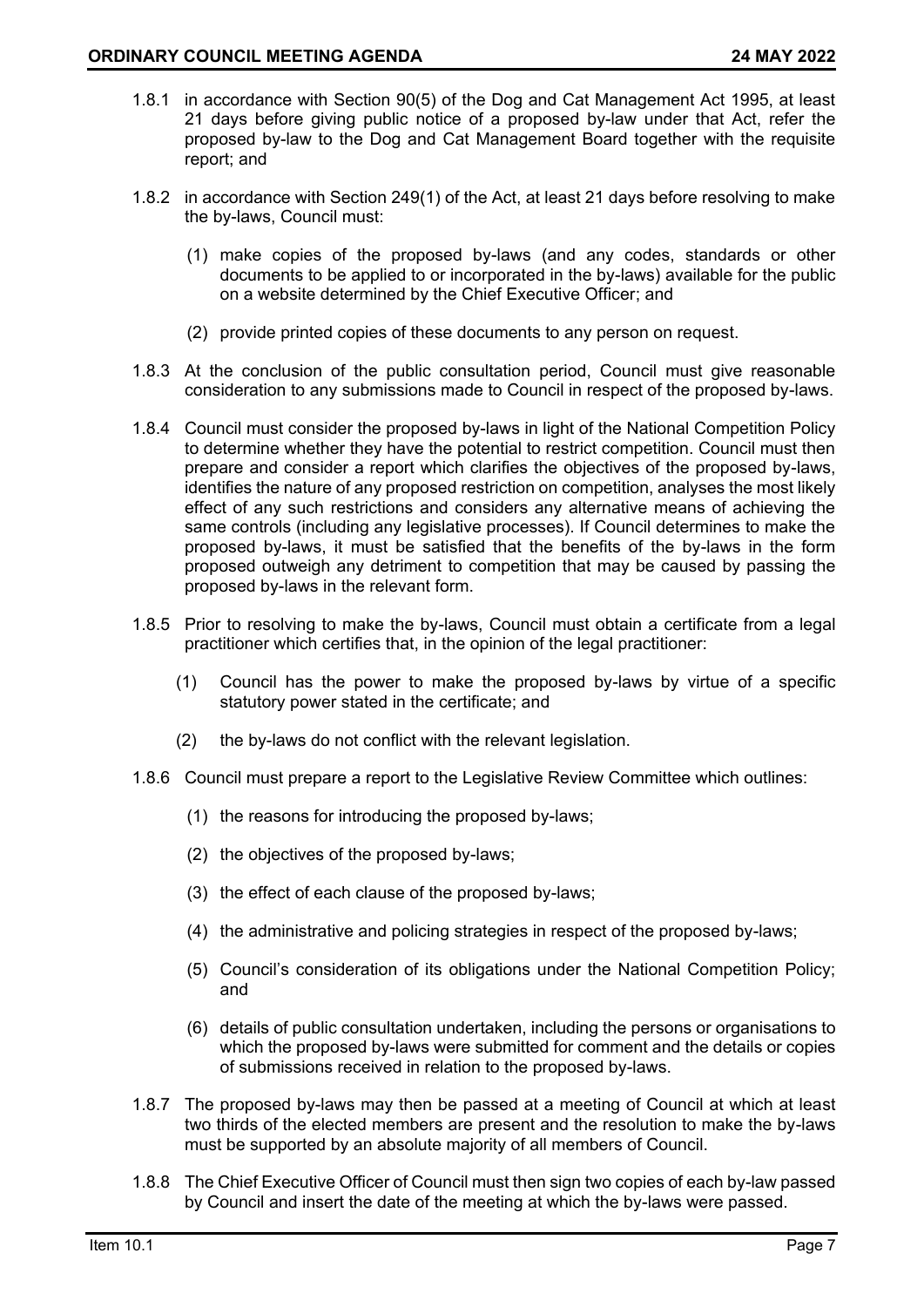- 1.8.9 Notice of the by-laws being passed must be published as soon as practicable after the relevant meeting of Council in the South Australian Government Gazette.
- 1.8.10 The by-laws must then be laid before both Houses of Parliament within six sitting days after they have been passed. For this purpose, Council must forward the following documents to the Secretary of the Legislative Review Committee:
	- (1) one original signed copy of each by-law;
	- (2) photocopies of each signed by-law;
	- (3) copies of the report prepared for the Legislative Review Committee (at least one of which has an original signature attached);
	- (4) one original signed copy of the certificate obtained from the legal practitioner pursuant to Section 249(4) of the Act; and
	- (5) advice of the day the by-laws were, or are intended to be, published in the Gazette.
- 1.8.11 The Council must publish notice of the making of the by-laws in a newspaper circulating throughout the area of Council.

### **Variation of the Draft By-laws After the Close of Public Consultation**

1.9 In the event that Council decides to vary the draft by-laws after the close of public consultation, it is usually necessary to commence the public consultation process again. This will be the case whether the variation results from public submissions or the Council's own volition. This will extend the time taken for the process.

### **Public Consultation**

- 1.10 Public consultation will be conducted in accordance with legislative requirements.
- 1.11 The Community Engagement Plan has been prepared as per Council's Community Engagement and Consultation Policy and Level 2 Engagement (consult and involve) will be conducted.
- 1.12 The by-laws review will be promoted through corflute signage, social media posts a notice in in 'The Advertiser' newspaper.
- 1.13 Draft by-laws will be available for the public to view on the Council's engagement hub and at the Council's offices.
- 1.14 Written submissions from the public will be invited.

### **Financial**

1.15 The by-laws review is funded through the Annual Business Plan.

### **ATTACHMENTS**

- **1. By-law 1 - Permits and Penalties - 2022 - Draft** [⇩](#page-5-0)
- **2. By-law 2 - Moveable Signs - 2022 - Draft** [⇩](#page-10-0)
- **3. By-law 3 Local Government Land 2022 Draft <u>↓</u><br>4. <b>By-law 4 Roads 2022 Draft** ↓
- **4. By-law 4 - Roads - 2022 - Draft** [⇩](#page-26-0)
- **5. By-law 5 Dogs 2022 Draft <u>↓</u><br>6. By-law 6 Waste Management -**
- **6. By-law 6 - Waste Management - 2022 - Draft** [⇩](#page-34-0)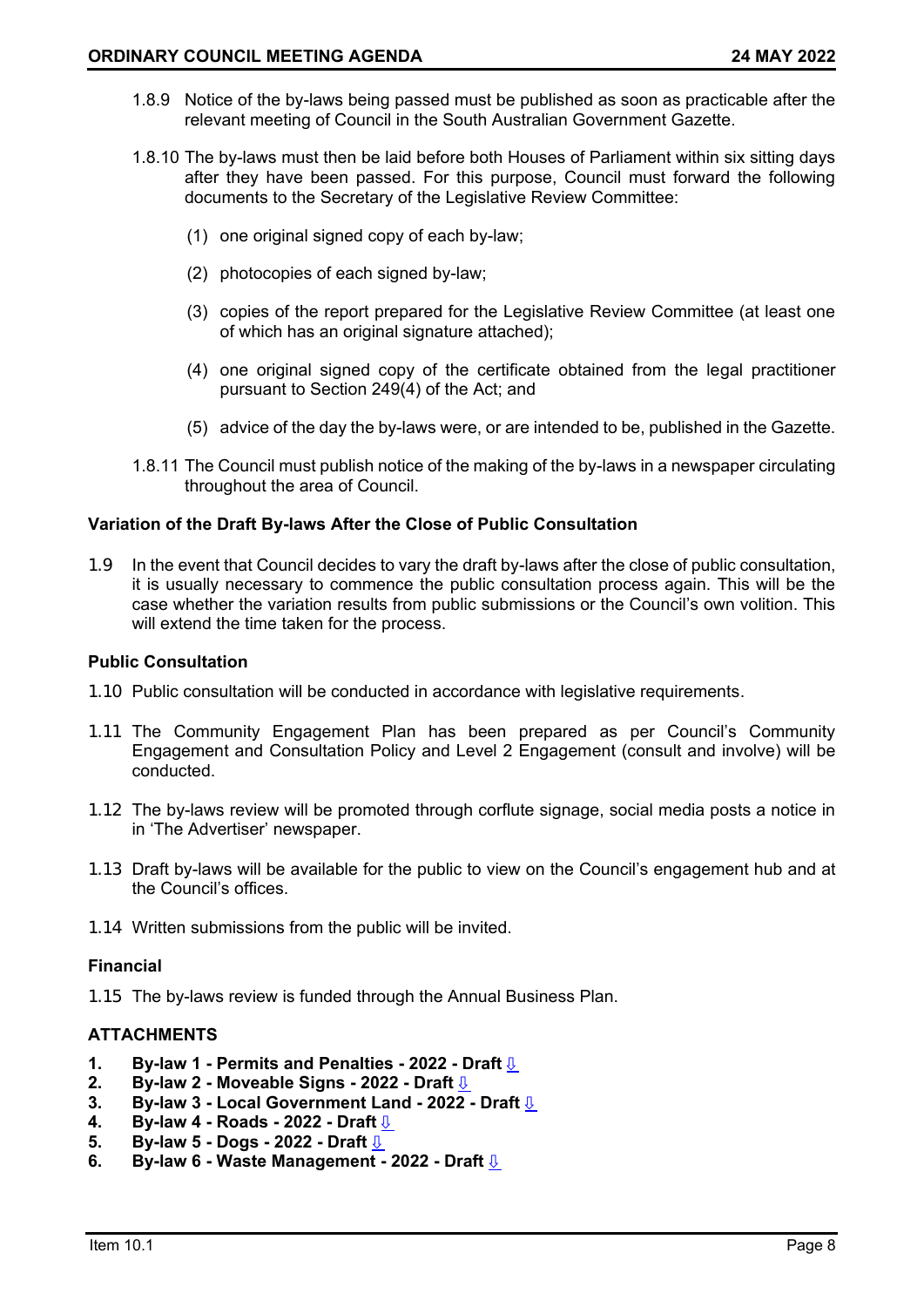<span id="page-5-0"></span>



*By-law made under the Local Government Act 1999*

### **PERMITS AND PENALTIES BY-LAW 2022**

**By-law No. 1 of 2022**

*To provide for a permit system, to fix maximum penalties in Council by-laws, to clarify the construction of such by-laws, and to repeal certain by-laws.*

# **Part 1 – Preliminary**

#### 1. **Short Title**

This by-law may be cited as the *Permits and Penalties By-law 2022*.

#### 2. **Commencement**

This by-law will come into operation four months after the day on which it is published in the *Gazette* in accordance with Section 249(5) of the *Local Government Act 1999*.

### 3. **Definitions**

- 3.1 In any by-law of the Council, unless the contrary intention is clearly indicated:
	- 3.1.1 **authorised person** means a person appointed as an authorised person pursuant to Section 260 of the *Local Government Act 1999*;
	- 3.1.2 **Council** means the City of Prospect;
	- 3.1.3 **drive** a vehicle means to be in control of the steering, movement or propulsion of the vehicle;
	- 3.1.4 **driver** of a vehicle means the person driving the vehicle;
	- 3.1.5 **motor vehicle** has the same meaning as in the *Road Traffic Act 1961*;
	- 3.1.6 **person** includes a natural person, a body corporate or incorporated association;
	- 3.1.7 **road** has the same meaning as in the *Local Government Act 1999*;
	- 3.1.8 **vehicle** has the same meaning as in the *Road Traffic Act 1961* and the *Australian Road Rules* and includes a motor vehicle.
- 3.2 In this by-law:
	- 3.2.1 **owner** has the same meaning as in the *Road Traffic Act 1961*;

PSK/508094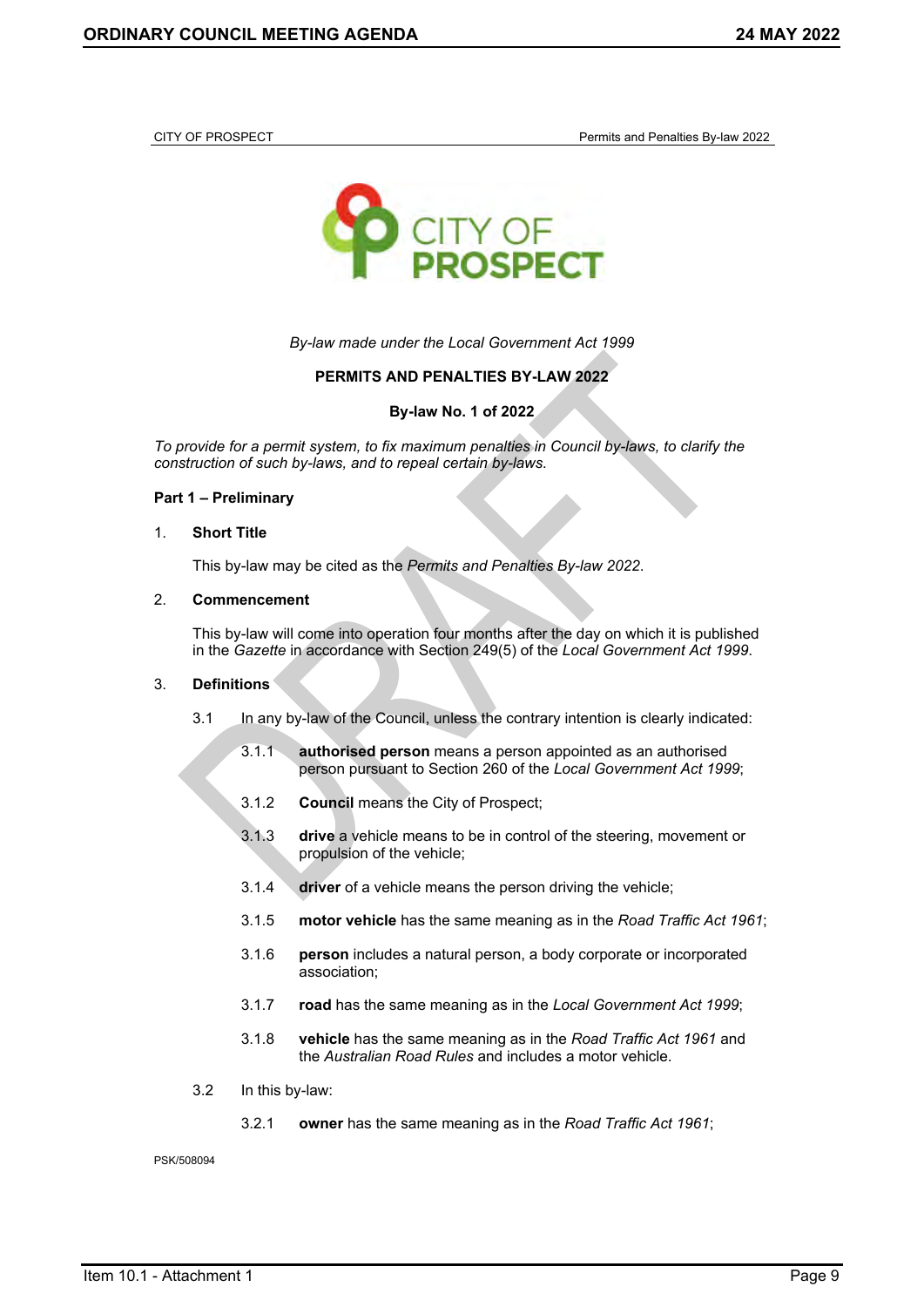| CITY OF PROSPECT | Permits and Penalties By-law 2022 |
|------------------|-----------------------------------|

3.2.2 **prescribed offence** means an offence against a by-law of the Council relating to the driving, parking or standing of vehicles.

### 4. **Construction**

Every by-law of the Council shall be subject to any Act of Parliament and Regulations made thereunder.

### **Part 2 – Permits**

### 5. **Council May Grant Permits**

If any by-law of the Council states that a person needs a 'permit' or 'permission' to do a specified thing, then the following provisions apply:

- 5.1 the permit must be in writing;
- 5.2 a person may apply for permission by:
	- 5.2.1 making a written application for permission to the Council or its duly authorised agent;
	- 5.2.2 making application by way of a website established by the Council for the purpose of issuing a permit of a particular kind;
	- 5.2.3 obtaining a permit from a permit vending-machine installed and maintained by the Council that has been designated by the Council for the purposes of issuing a permit of a particular kind;
- 5.3 the Council may:
	- 5.3.1 provide that the permit applies for a particular term;
	- 5.3.2 attach conditions to the permit the Council considers appropriate;
	- 5.3.3 change or revoke a condition, by notice in writing; or
	- 5.3.4 add new conditions, by notice in writing;
- 5.4 a person who holds a permit must comply with every condition attached to it. Failure to do so constitutes a breach of this by-law;
- 5.5 the Council may revoke a permit, by notice in writing, if:
	- 5.5.1 the holder of the permit fails to comply with a condition attached to it; or
	- 5.5.2 the permit is of a continuing nature, and the Council has reasonable grounds for revoking it;
- 5.6 the Council may, by resolution, fix, vary or revoke fees or charges for the granting of a permit to do a specified thing;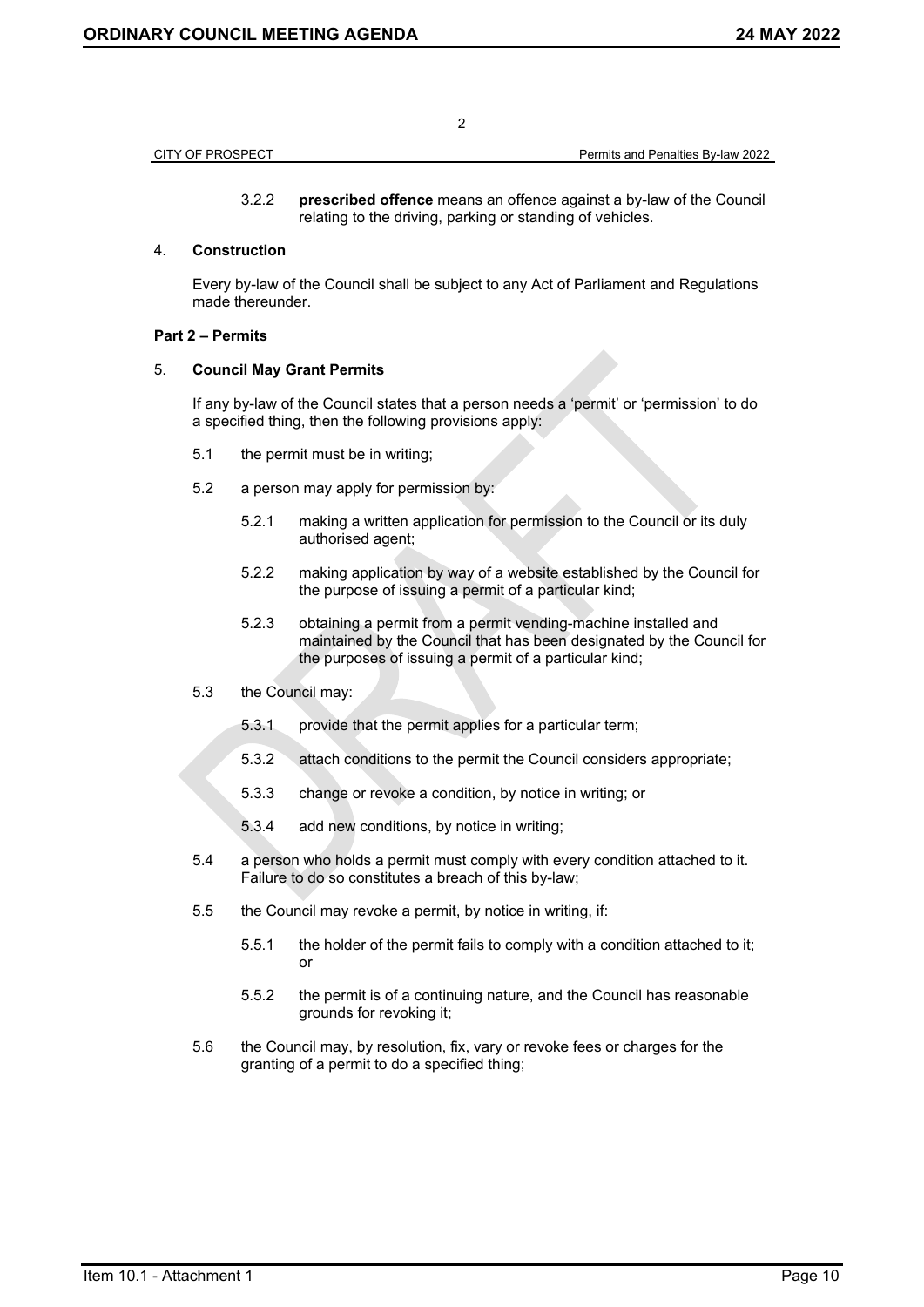| CITY OF PROSPECT | <b>Permits and Penalties By-law 2022</b> |
|------------------|------------------------------------------|
|                  |                                          |

- 5.7 a person who applies for permission by way of subparagraph 5.2.2 or 5.2.3 is taken to have been granted permission when the following steps have been completed:
	- 5.7.1 the person pays the permit fee (if any) by (as the case may be):
		- 5.7.1.1 inserting sufficient coins or notes into the permit vendingmachine;
		- 5.7.1.2 credit or debit card; or
		- 5.7.1.3 such other method of payment that may be approved by the Council by resolution;
	- 5.7.2 the person receives a notice identifying itself as a permit from the Council to undertake the activity specified in the permit.

### **Part 3 – Enforcement**

### 6. **Penalties**

- 6.1 A person who contravenes, or fails to comply with any by-law of the Council is guilty of an offence and is liable to a maximum penalty, being the maximum penalty referred to in the *Local Government Act 1999* which may be fixed for offences against a by-law.
- 6.2 A person who is convicted of an offence against any by-law of the Council in respect of a continuing act or omission is liable, in addition to the penalty otherwise applicable, to a further penalty, being the maximum penalty referred to in the *Local Government Act 1999* which may be fixed for offences of a continuing nature against a by-law.

### 7. **Liability of Vehicles Owners and Expiation of Certain Offences**

- 7.1 Without derogating from the liability of any other person, but subject to this paragraph, if a vehicle is involved in a prescribed offence, the owner of the vehicle is guilty of an offence and liable to the same penalty as is prescribed for the principal offence and the expiation fee that is fixed for the principal offence applies in relation to an offence against this paragraph.
- 7.2 The owner and driver of a vehicle are not both liable through the operation of this paragraph to be convicted of an offence arising out of the same circumstances, and consequently conviction of the owner exonerates the driver and conversely conviction of the driver exonerates the owner.
- 7.3 An expiation notice or expiation reminder notice given under the *Expiation of Offences Act 1996* to the owner of a vehicle for an alleged prescribed offence involving the vehicle must be accompanied by a notice inviting the owner, if they were not the driver at the time of the alleged prescribed offence, to provide the Council or officer specified in the notice, within the period specified in the notice, with a statutory declaration:
	- 7.3.1 setting out the name and address of the driver; or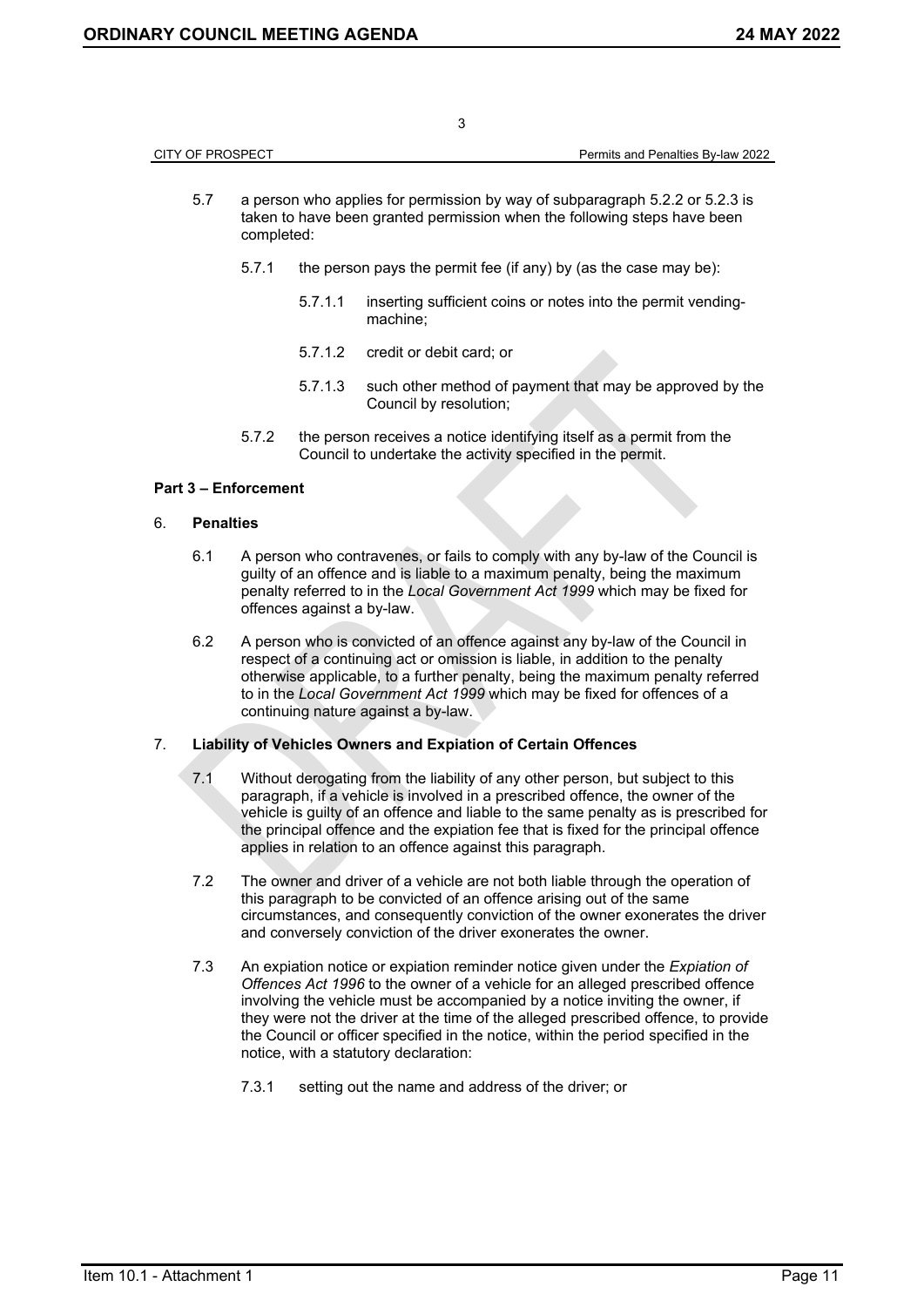|                  |                 | 4                                                                                                                                                                                                                                                                                    |                                   |
|------------------|-----------------|--------------------------------------------------------------------------------------------------------------------------------------------------------------------------------------------------------------------------------------------------------------------------------------|-----------------------------------|
| CITY OF PROSPECT |                 |                                                                                                                                                                                                                                                                                      | Permits and Penalties By-law 2022 |
|                  | 7.3.2           | if they had transferred ownership of the vehicle to another prior to the<br>time of the alleged offence and has complied with the Motor Vehicles<br>Act 1959 in respect of the transfer - setting out details of the transfer<br>(including the name and address of the transferee). |                                   |
| 7.4              | owner a notice: | Before proceedings are commenced against the owner of a vehicle for an<br>offence against this section involving the vehicle, the Informant must send the                                                                                                                            |                                   |
|                  | 7.4.1           | setting out particulars of the alleged prescribed offence; and                                                                                                                                                                                                                       |                                   |
|                  | 7.4.2           | inviting the owner, if he or she was not the driver at the time of the<br>alleged prescribed offence, to provide the Informant, within 21 days of<br>the date of the notice, with a statutory declaration setting out the<br>matters referred to in subparagraph 7.3.                |                                   |
| 7.5              |                 | Subparagraph 7.4 does not apply to:                                                                                                                                                                                                                                                  |                                   |
|                  | 7.5.1           | proceedings commenced where an owner has elected under the<br>Expiation of Offences Act 1996 to be prosecuted for the offence; or                                                                                                                                                    |                                   |
|                  | 7.5.2           | proceedings commenced against an owner of a vehicle who has been<br>named in a statutory declaration under this section as the driver of the<br>vehicle.                                                                                                                             |                                   |
| 7.6              |                 | Subject to subparagraph 7.7, in proceedings against the owner of a vehicle for<br>an offence against this paragraph, it is a defence to prove:                                                                                                                                       |                                   |
|                  | 7.6.1           | that, in consequence of some unlawful act, the vehicle was not in the<br>possession or control of the owner at the time of the alleged<br>prescribed offence; or                                                                                                                     |                                   |
|                  | 7.6.2           | that the owner provided the Informant with a statutory declaration in<br>accordance with an invitation under this paragraph.                                                                                                                                                         |                                   |
| 7.7              |                 | The defence in paragraph 7.6.2 does not apply if it is proved that the owner<br>made the declaration knowing it to be false in a material particular.                                                                                                                                |                                   |
| 7.8              | If:             |                                                                                                                                                                                                                                                                                      |                                   |
|                  | 7.8.1           | an explation notice is given to a person named as the alleged driver in<br>a statutory declaration under this paragraph; or                                                                                                                                                          |                                   |
|                  | 7.8.2           | proceedings are commenced against a person named as the alleged<br>driver in such a statutory declaration,                                                                                                                                                                           |                                   |
|                  | alleged driver. | the notice or summons, as the case may be, must be accompanied by a notice<br>setting out particulars of the statutory declaration that named the person as the                                                                                                                      |                                   |
| 7.9              |                 | The particulars of the statutory declaration provided to the person named as<br>the alleged driver must not include the address of the person who provided the<br>statutory declaration.                                                                                             |                                   |
|                  |                 |                                                                                                                                                                                                                                                                                      |                                   |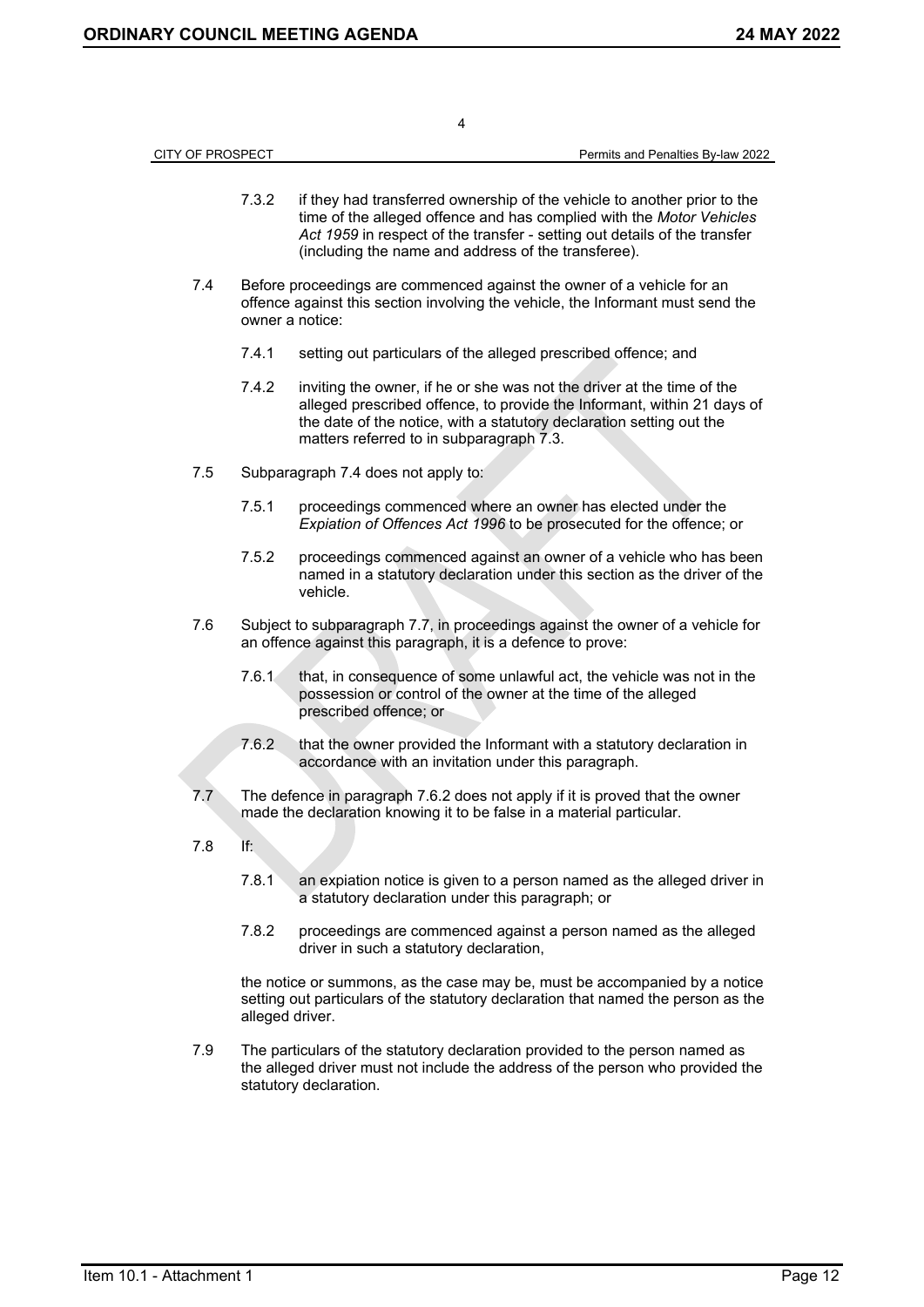CITY OF PROSPECT Permits and Penalties By-law 2022

### 8. **Evidence**

In proceedings for a prescribed offence, an allegation in an Information that:

- 8.1 a specified place was a road or local government land; or
- 8.2 a specified vehicle was driven, parked or left standing in a specified place; or
- 8.3 a specified vehicle was parked or left standing for the purposes of soliciting business from a person or offering or exposing goods for sale; or
- 8.4 a specified place was not formed or otherwise set aside by the Council for the purposes of the driving, parking or standing of vehicles; or
- 8.5 a specified person was an authorised person; or
- 8.6 a specified provision was a condition of a specified permit granted under paragraph 5 of this by-law; or
- 8.7 a specified person was the owner or driver of a specified vehicle; or
- 8.8 a person named in a statutory declaration under paragraph 7 of this by-law for the prescribed offence to which the declaration relates was the driver of the vehicle at the time at which the alleged offence was committed; or
- 8.9 an owner or driver of a vehicle for a prescribed offence was given notice under paragraph 7 of this by-law on a specified day,

is proof of the matters so alleged in the absence of proof to the contrary.

### **Part 4 – Miscellaneous**

#### 9. **Revocation**

Council's *Permits and Penalties By-law 2015*, published in the *Gazette* on 3 September 2015, is revoked on the day on which this by-law comes into operation.

The foregoing by-law was duly made and passed at a meeting of the Council of the City of Prospect held on the day of 2022 by an absolute majority of the members for the time being constituting the Council, there being at least two thirds of the members present.

............................................... Mr Chris White Chief Executive Officer

5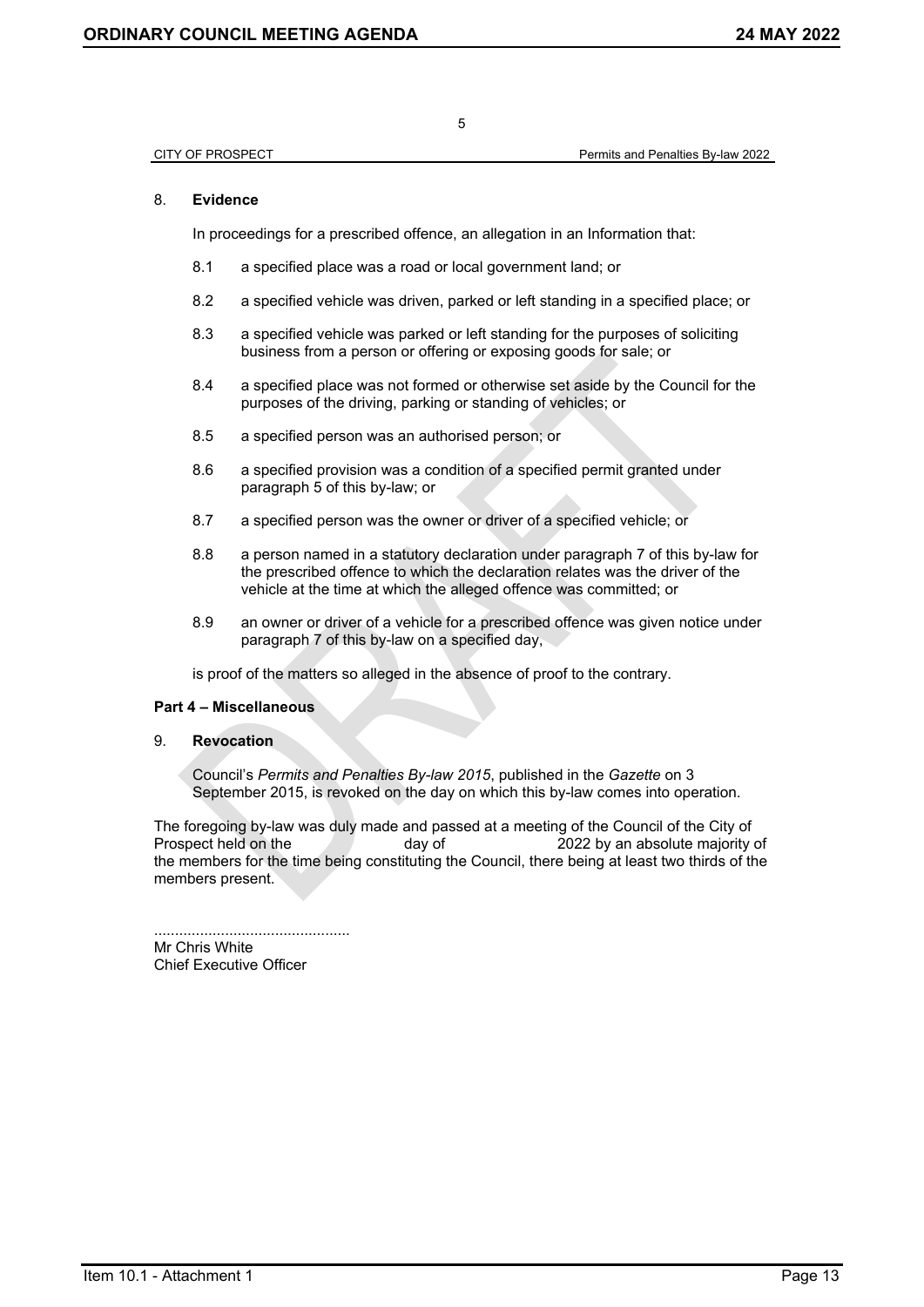<span id="page-10-0"></span>

CITY OF PROSPECT Moveable Signs By-law 2022



*By-law made under the Local Government Act 1999*

### **MOVEABLE SIGNS BY-LAW 2022**

### **By-law No. 2 of 2022**

*To set standards for moveable signs on roads, to provide conditions for and the placement of such signs, to protect public safety and to protect or enhance the amenity of the area of the Council.*

#### **Part 1 – Preliminary**

#### 1. **Short Title**

This by-law may be cited as the *Moveable Signs By-law 2022*.

#### 2. **Commencement**

This by-law will come into operation four months after the day on which it is published in the *Gazette* in accordance with Section 249(5) of the *Local Government Act 1999*.

#### 3. **Definitions**

In this by-law:

3.1 **banner** means a moveable sign constituted of a strip of cloth, plastic or other material hung or attached to a pole, fence or other structure;

### 3.2 **footpath** means:

- 3.2.1 a footway, lane or other place made or constructed for the use of pedestrians; or
- 3.2.2 that part of road between the property boundary of the road and the edge of the carriageway on the same side as that boundary;
- 3.3 **moveable sign** has the same meaning as the *Local Government Act 1999*;
- 3.4 **road** has the same meaning as in the *Local Government Act 1999*;
- 3.5 **road related area** has the same meaning as in the *Road Traffic Act 1961.*

### **Part 2 – Provisions Applicable to Moveable Signs**

#### 4. **Design and Construction**

A moveable sign displayed on a road must:

PSK/508094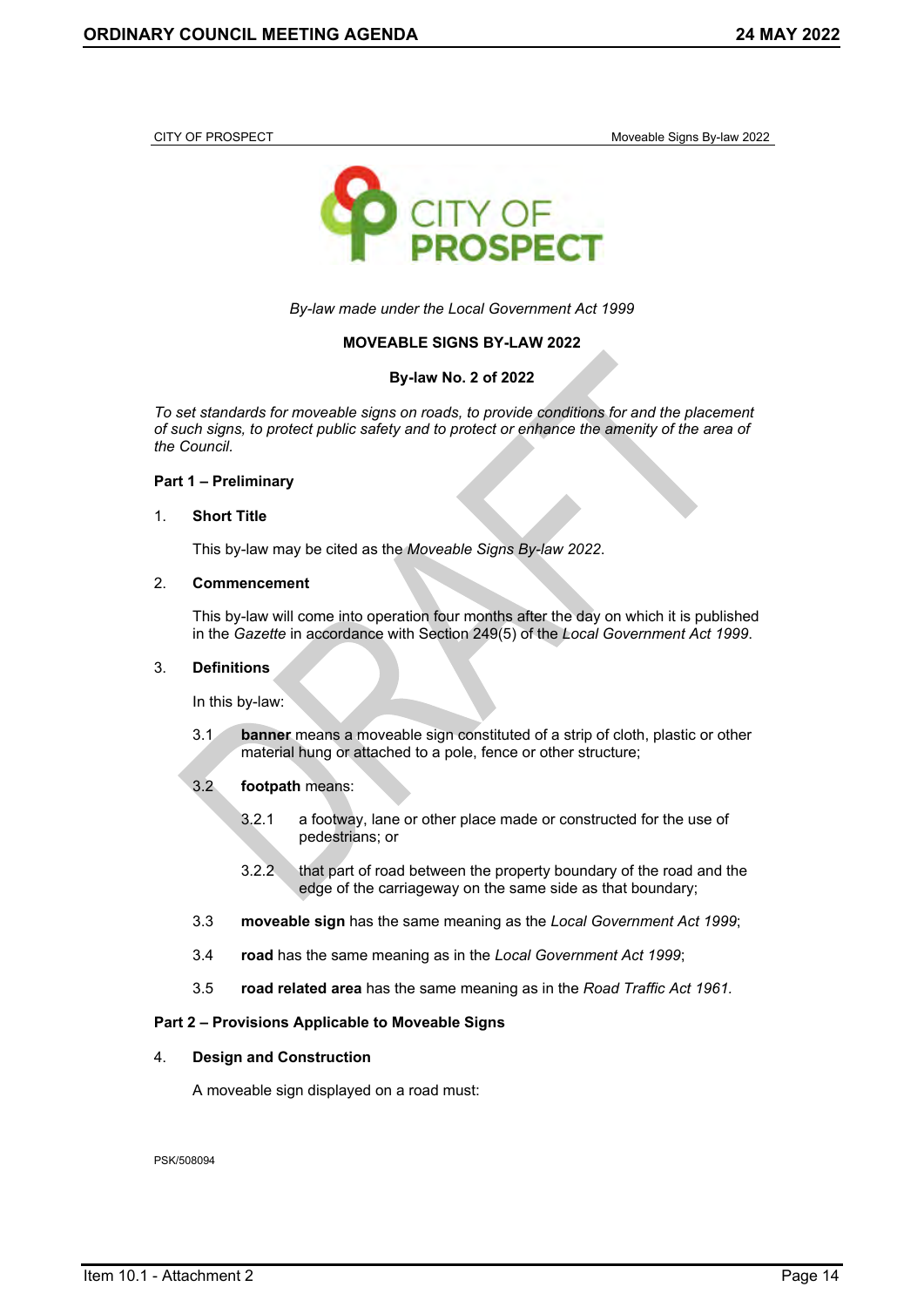- 4.1 be constructed so as not to present a hazard to any member of the public;
- 4.2 be constructed so as to be stable when in position and to be able to keep its position in adverse weather conditions;
- 4.3 not be unsightly or offensive in appearance;
- 4.4 not contain flashing or moving parts;
- 4.5 be not more than 1 metre high, 60 centimetres in width or 60 centimetres in depth;
- 4.6 not have a display area on any side exceeding 1m<sup>2</sup>;
- 4.7 in the case of an 'A' frame or sandwich board sign:
	- 4.7.1 be hinged or joined at the top;
	- 4.7.2 be of such construction that its sides can be and are securely fixed or locked in position when erected;
- 4.8 in the case of an inverted 'T' sign, contain no struts or members than run between the display area of the sign and the base of the sign.

#### 5. **Placement**

A moveable sign displayed on a road must:

- 5.1 not be placed anywhere except on the footpath;
- 5.2 not be placed on a footpath that is less than 2.1 metres wide;
- 5.3 not be placed on a sealed footpath, unless the sealed part is wide enough to contain the sign and still leave a clear thoroughfare at least 1.2 metres wide;
- 5.4 not be placed on a footpath, unless there is at least 2 metres between the sign and any structure above the sign;
- 5.5 be placed at least 40 centimetres from the kerb (or if there is no kerb, from the edge of the roadway);
- 5.6 not be placed on a landscaped area, other than on landscaping that comprises only lawn;
- 5.7 not be placed on a designated parking area or within 1 metre of an entrance to any premises; and
- 5.8 not be fixed, tied or chained to, leaned against or placed closer than 2 metres to any other structure, object or plant (except another moveable sign);
- 5.9 not be fixed, tied or chained to, leaned against or placed closer than 2 metres to another moveable sign:
- 5.10 not be placed in a position that puts the safety of any person at risk;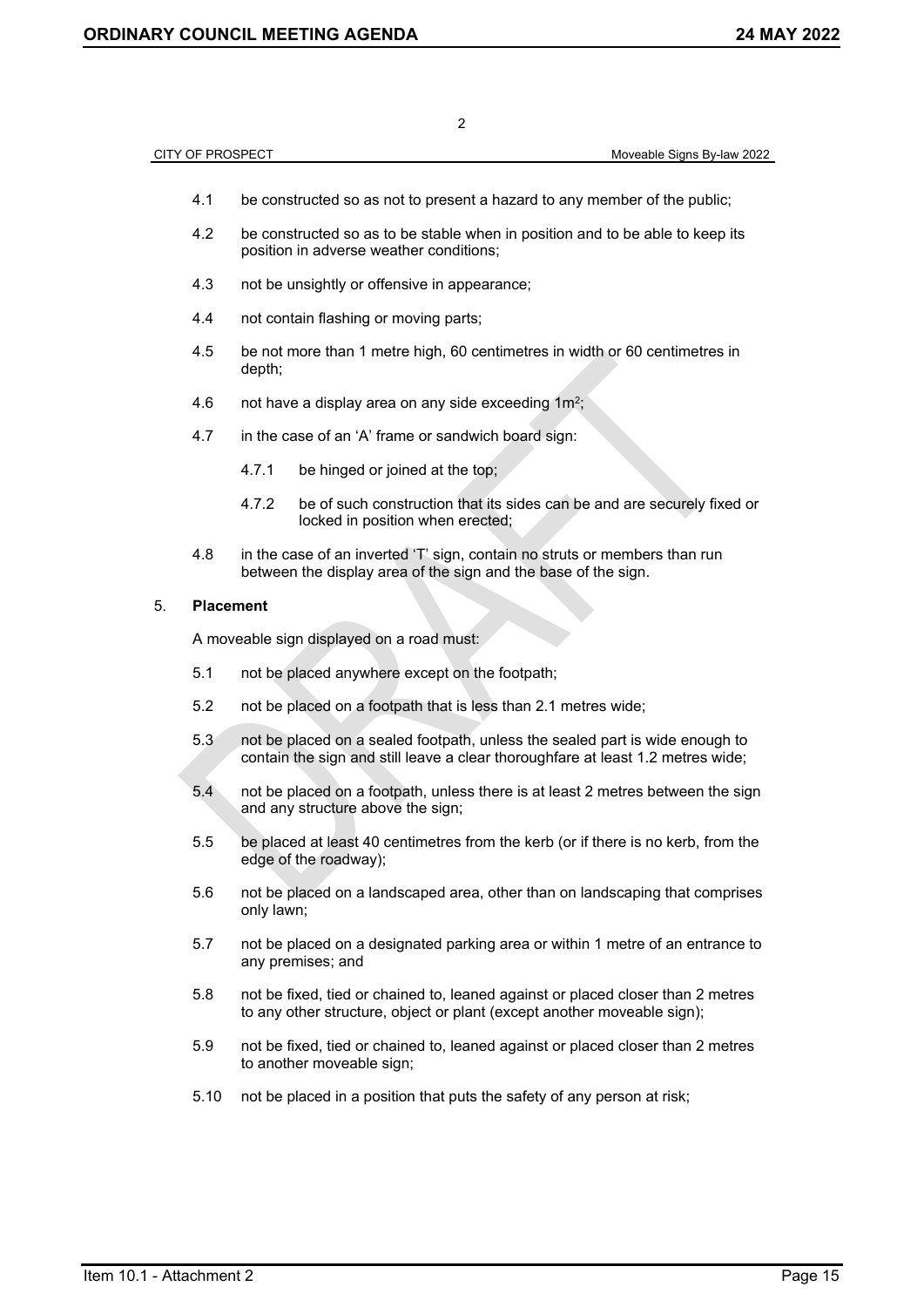### CITY OF PROSPECT **CITY OF PROSPECT Moveable Signs By-law 2022**

5.11 not be placed on a median strip, traffic island or on a carriageway;

3

5.12 within 10 metres of an intersection of a road.

#### 6. **Restrictions**

A moveable sign displayed on a road must:

- 6.1 only contain material which advertises a business being conducted on commercial premises adjacent to the sign, or the goods and services available from that business;
- 6.2 be limited to one per business premises;
- 6.3 not be displayed unless the business to which it relates is open to the public;
- 6.4 be securely fixed in position such that it cannot be blown over or swept away;
- 6.5 not be displayed during the hours of darkness unless it is clearly visible.

### 7. **Appearance**

A moveable sign displayed on a road must:

- 7.1 be painted or otherwise detailed in a competent and professional manner;
- 7.2 be legible and simply worded to convey a precise message;
- 7.3 be of such design and contain such colours that are compatible with the architectural design of the premises adjacent to the sign and are compatible with the townscape and overall amenity of the locality in which the sign is situated;
- 7.4 contain a combination of colours and typographical styles that blend in with and reinforce the heritage qualities of the locality and the buildings in which the sign is situated;
- 7.5 not have any balloons, flags, streamers or other things attached to it.

### 8. **Banners**

A banner must:

- 8.1 only be displayed on a road, footpath or road related area;
- 8.2 be securely fixed to a pole, fence or other structure so that it does not hang loose or flap;
- 8.3 not be attached to any building, structure, fence, vegetation or other item owned by the Council on a road, or other improvement to a road owned by the Council;
- 8.4 not be displayed more than one month before and two days after the event it advertises;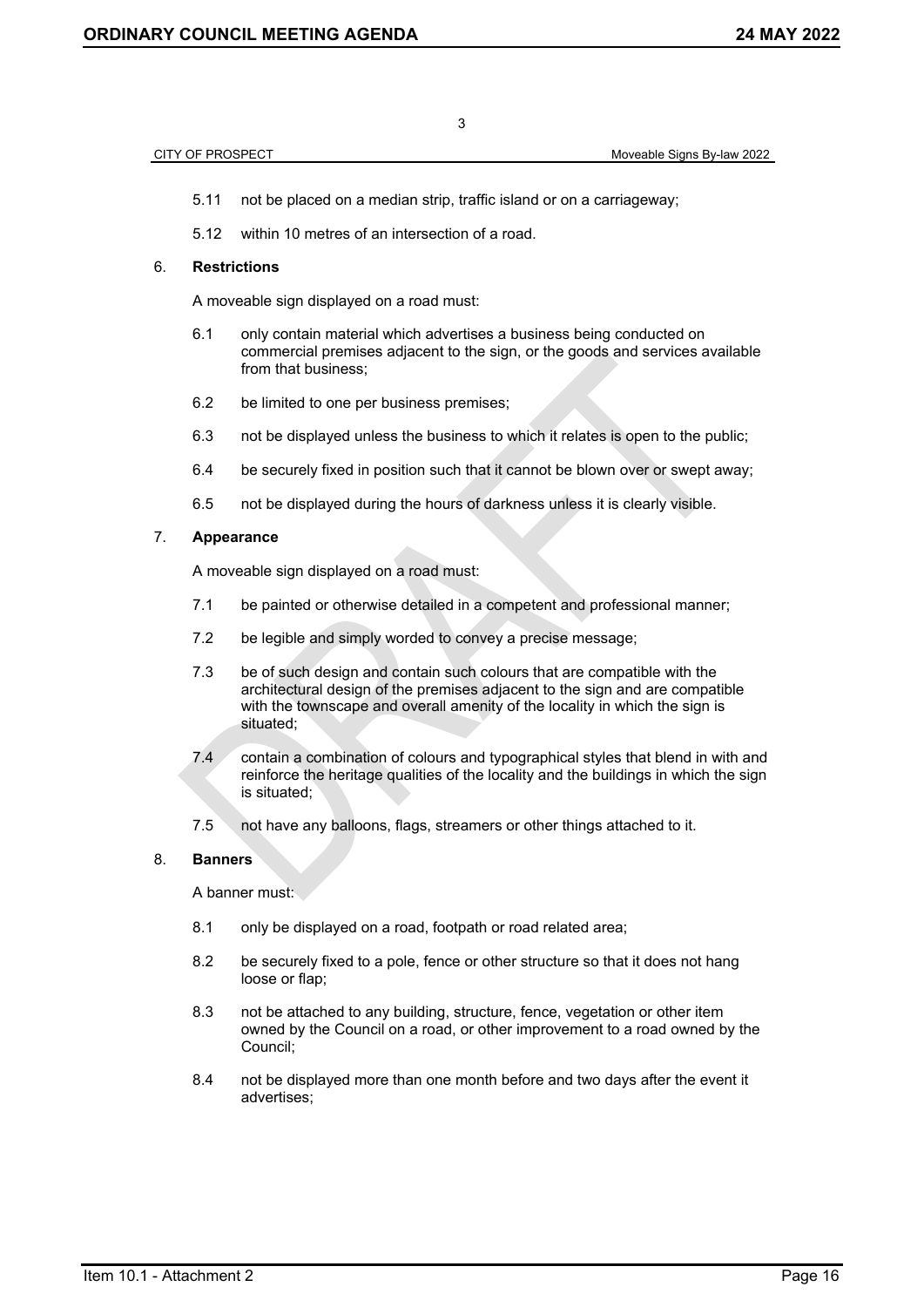CITY OF PROSPECT **CITY OF PROSPECT CITY OF PROSPECT** 

- 8.5 not be displayed for a continuous period of more than one month and two days in any twelve month period;
- 8.6 not exceed 3m² in size.

### **Part 3 – Enforcement**

### 9. **Removal of Unauthorised Moveable Signs**

- 9.1 If:
	- 9.1.1 a moveable sign has been placed on any road or footpath in contravention of this by-law or of section 226 of the *Local Government Act 1999*, an authorised person may order the owner of the sign to remove the moveable sign from the road or footpath;
	- 9.1.2 the authorised person cannot find the owner, or the owner fails to comply immediately with the order, the authorised person may remove and dispose of the sign;
	- 9.1.3 a moveable sign is removed under subparagraph 9.1.2 of this by-law and is not claimed within 30 days of such removal the authorised person may sell, destroy or otherwise dispose of the moveable sign as the authorised person thinks fit.
- 9.2 Any person who displays an unauthorised moveable sign or who is the owner of an unauthorised moveable sign which has been removed under subparagraph 9.1 of this by-law must pay the Council any reasonable costs incurred in removing, storing or attempting to dispose of the moveable sign before being entitled to recover the moveable sign.

### 10. **Removal of Authorised Moveable Signs**

A moveable sign must be removed or relocated by the person who placed the moveable sign on a road or footpath or the owner of the sign, at the request of an authorised person if:

- 10.1 in the opinion of the authorised person, and notwithstanding compliance with this by-law, there is any hazard or obstruction or there is likely to be a hazard or obstruction arising out of the location of the moveable sign; or
- 10.2 so required by the authorised person for the purpose of special events, parades, road or footpath works or any other circumstances which, in the opinion of the authorised person, requires relocation or removal of the moveable sign.

### **Part 4 – Miscellaneous**

### 11. **Specified Exemptions**

- 11.1 This by-law does not apply to a moveable sign which:
	- 11.1.1 is a moveable sign that is placed on a public road pursuant to an authorisation under the *Local Government Act 1999* or another Act;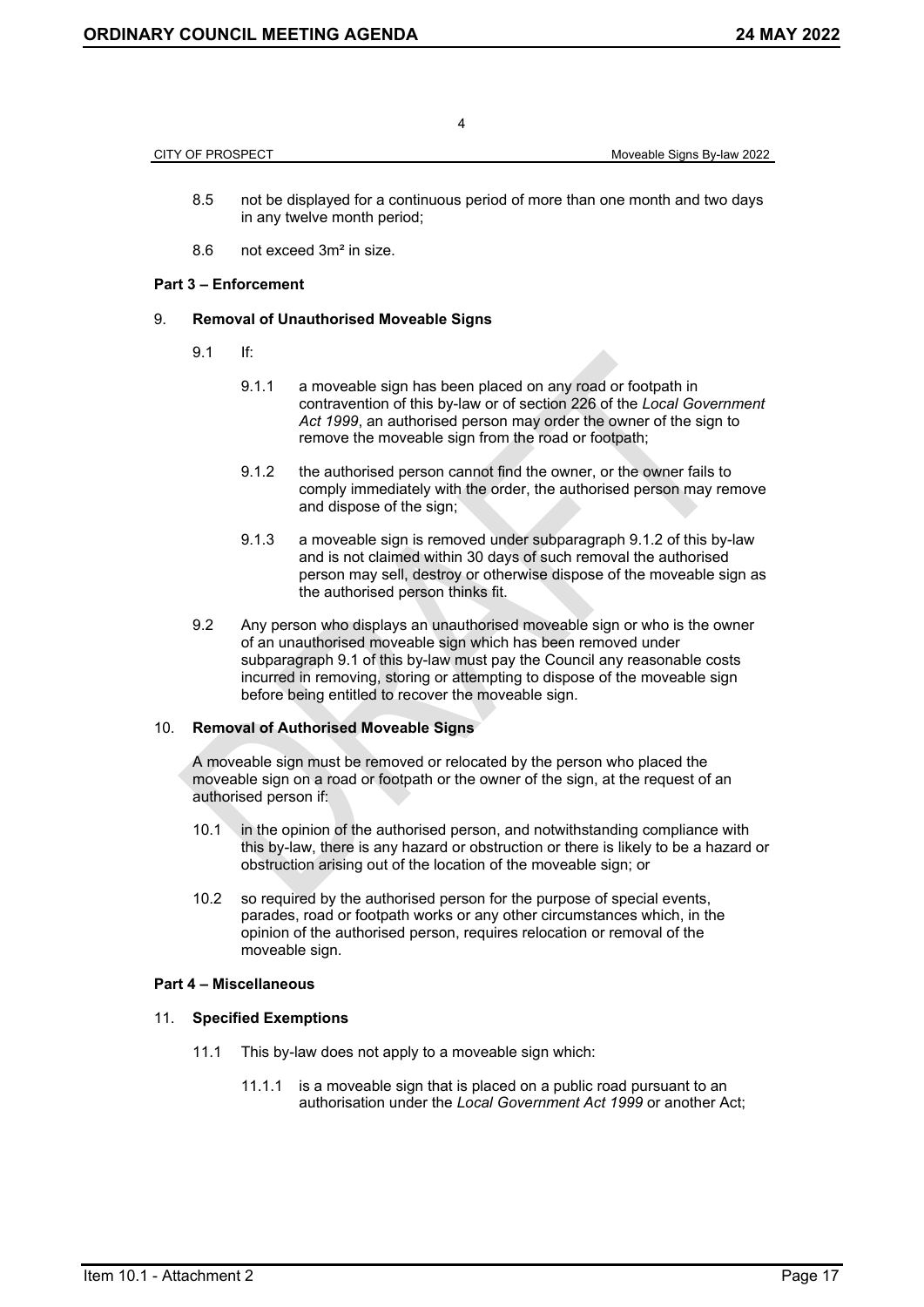|     | <b>CITY OF PROSPECT</b> |        | Moveable Signs By-law 2022                                                                                                                                                                                                         |
|-----|-------------------------|--------|------------------------------------------------------------------------------------------------------------------------------------------------------------------------------------------------------------------------------------|
|     |                         |        |                                                                                                                                                                                                                                    |
|     |                         | 11.1.2 | directs people to the open inspection of any land or building that is<br>available for purchase or lease;                                                                                                                          |
|     |                         | 11.1.3 | directs people to a garage sale that is being held on residential<br>premises;                                                                                                                                                     |
|     |                         | 11.1.4 | directs people to a charitable function;                                                                                                                                                                                           |
|     |                         | 11.1.5 | is related to a State or Commonwealth election and is displayed during<br>the period commencing at 5:00pm on the day before the issue of the<br>writ or writs for the election and ending at the close of polls on polling<br>day; |
|     |                         | 11.1.6 | is related to a referendum and is displayed during the course and for<br>the purpose of that referendum;                                                                                                                           |
|     |                         | 11.1.7 | is displayed with permission of the Council and in accordance with any<br>conditions attached to that permission; or                                                                                                               |
|     |                         | 11.1.8 | is a sign of a class prescribed in regulations.                                                                                                                                                                                    |
|     | 11.2                    |        | Paragraphs 6.2 and 6.3 of this by-law do not apply to a flat sign containing only<br>the banner or headlines of a newspaper or magazine.                                                                                           |
|     | 11.3                    |        | Paragraphs 4, 6.2, 6.3 and 7 of this by-law do not apply to a directional sign to<br>an event run by a charitable body.                                                                                                            |
| 12. | <b>Revocation</b>       |        |                                                                                                                                                                                                                                    |
|     |                         |        | Council's Moveable Signs By-law 2015, published in the Gazette on 3 September<br>2015, is revoked on the day on which this by-law comes into operation.                                                                            |

The foregoing by-law was duly made and passed at a meeting of the Council of the City of<br>Prospect held on the day of 2022 by an absolute majority  $\frac{1}{2022}$  by an absolute majority of the members for the time being constituting the Council, there being at least two thirds of the members present.

……………………………………… Mr Chris White Chief Executive Officer

Item 10.1 - Attachment 2 Page 18

5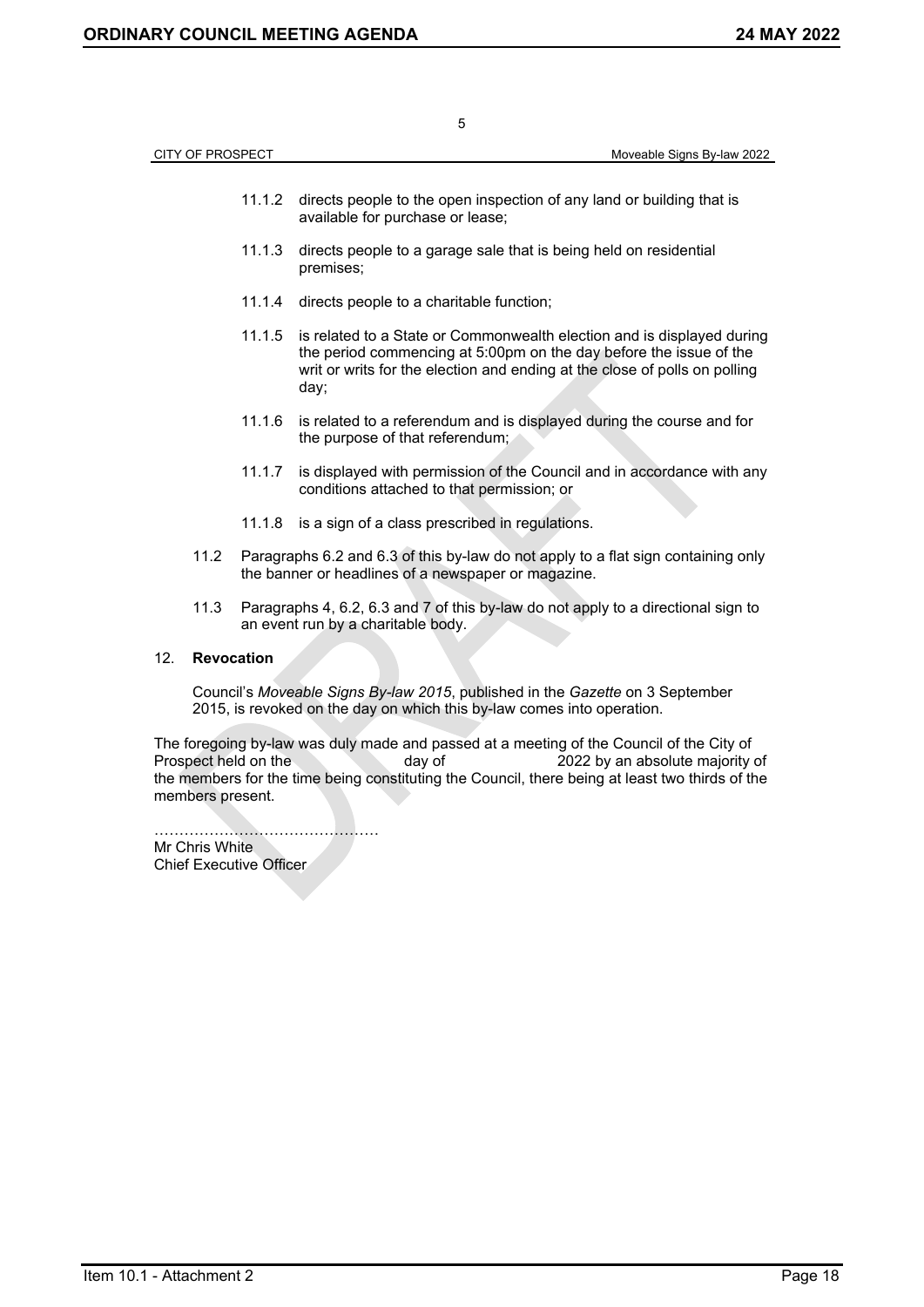<span id="page-15-0"></span>



*By-law made under the Local Government Act 1999*

### **LOCAL GOVERNMENT LAND BY-LAW 2022**

**By-law No. 3 of 2022**

*For the management and regulation of the use of and access to all land vested in or under the control of the Council including the prohibition and regulation of particular activities on local government land.*

#### **Part 1 – Preliminary**

#### 1. **Short Title**

This by-law may be cited as the *Local Government Land By-law 2022*.

#### 2. **Commencement**

This by-law will come into operation four months after the day on which it is published in the *Gazette* in accordance with Section 249(5) of the *Local Government Act 1999*.

### 3. **Definitions**

In this by-law:

- 3.1 **animal** includes birds, insects and fish;
- 3.2 **aquatic reserve** means an area of local government land (including any waters) declared by the Council, by resolution, to be an aquatic reserve for the purposes of this by-law;
- 3.3 **boat** includes a raft, canoe, personal watercraft or any other similar device;
- 3.4 **camp** includes setting up a camp, or cause a tent, caravan or motorhome to remain on the land for the purpose of staying overnight, whether or not any person is in attendance or sleeps on the land;
- 3.5 **children's playground** means any enclosed area in which there is equipment, apparatus or other installed devices for the purpose of children's play (or within 5 metres of such devices if there is no enclosed area);
- 3.6 **community garden** means an area of land set aside by the Council for the purposes of being gardened collectively by a group of people;
- 3.7 **domestic animal** includes any duck, reptile or fish;

PSK/508094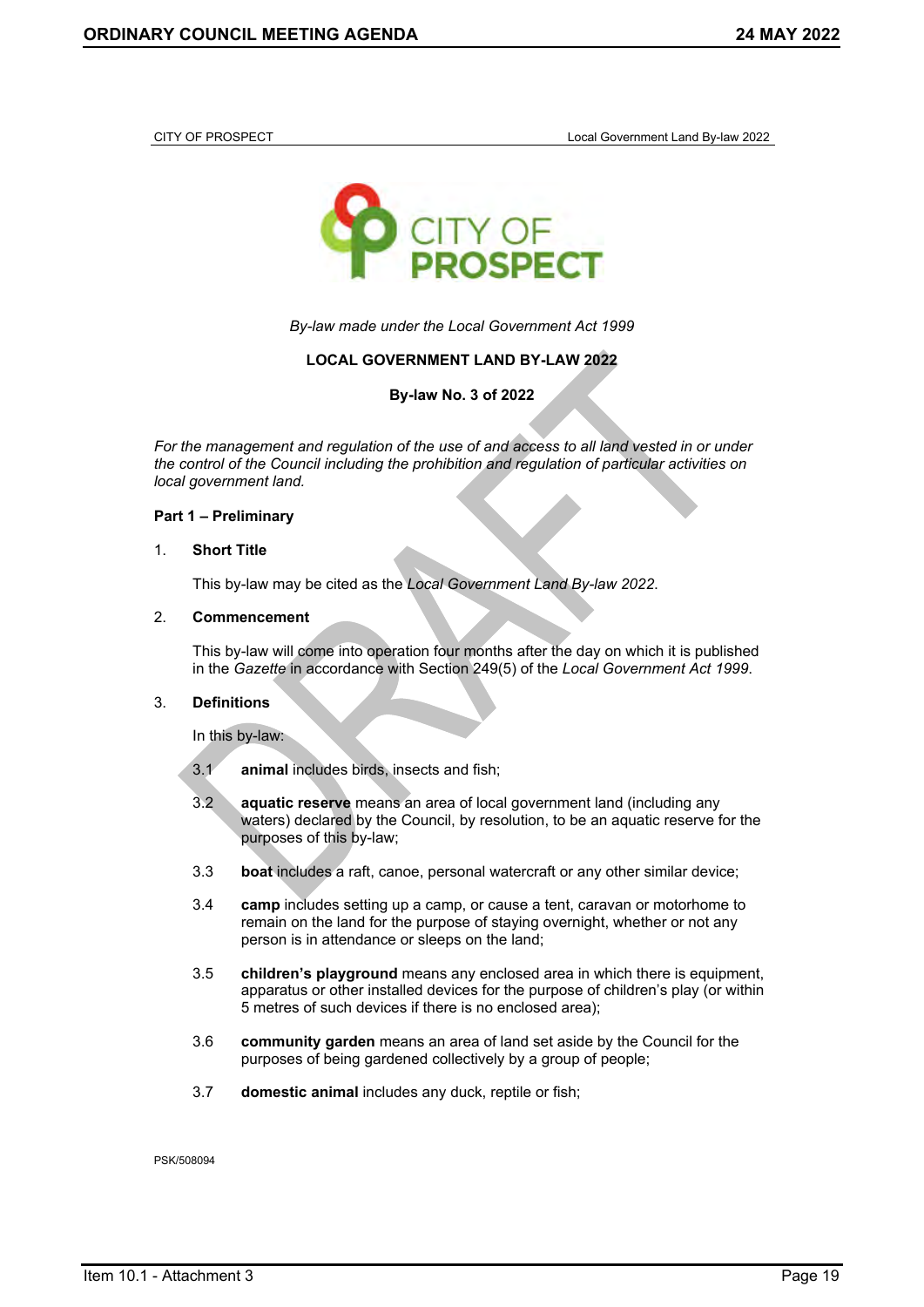| CITY OF PROSPECT | Local Government Land By-law 2022 |
|------------------|-----------------------------------|

### 3.8 **e-cigarette** means:

- 3.8.1 a device that is designed to generate or release an aerosol or vapour for inhalation by its user in a manner similar to the inhalation of smoke from an ignited tobacco product; or
- 3.8.2 a device of a kind resolved by the Council and notified by notice in the *Gazette* to be an e-cigarette;
- 3.9 **electoral matter** has the same meaning as in the *Electoral Act 1985* provided that such electoral matter is not capable of causing physical damage or injury to any person within its immediate vicinity;

2

- 3.10 **emergency worker** has the same meaning as in the *Road Traffic (Road Rules – Ancillary and Miscellaneous Provisions) Regulations 2014*;
- 3.11 **funeral ceremony** means a ceremony only (ie a memorial service) and does not include a burial;
- 3.12 **inflatable castle** includes a bouncy castle, jumping castle and any other inflatable structure used for recreational purposes;
- 3.13 **liquor** has the same meaning as defined in the *Liquor Licensing Act 1997*;
- 3.14 **local government land** has the same meaning as in the *Local Government Act 1999*, but does not include any road;
- 3.15 **model aircraft** includes a drone;
- 3.16 **open container** means a container which:
	- 3.16.1 after the contents thereof have been sealed at the time of manufacture and:
		- 3.16.1.1 being a bottle, has had its cap, cork or top removed (whether or not it has since been replaced);
		- 3.16.1.2 being a can, it has been opened or punctured;
		- 3.16.1.3 being a cask, has had its tap placed in a position to allow it to be used;
		- 3.16.1.4 being any form of container, it has been opened, broken, punctured or manipulated in such a way as to allow access to the contents thereof; or
	- 3.16.2 is a flask, glass or mug or other container used for drinking purposes;
- 3.17 **personal watercraft** means a device that:
	- 3.17.1 is propelled by a motor; and
	- 3.17.2 has a fully enclosed hull; and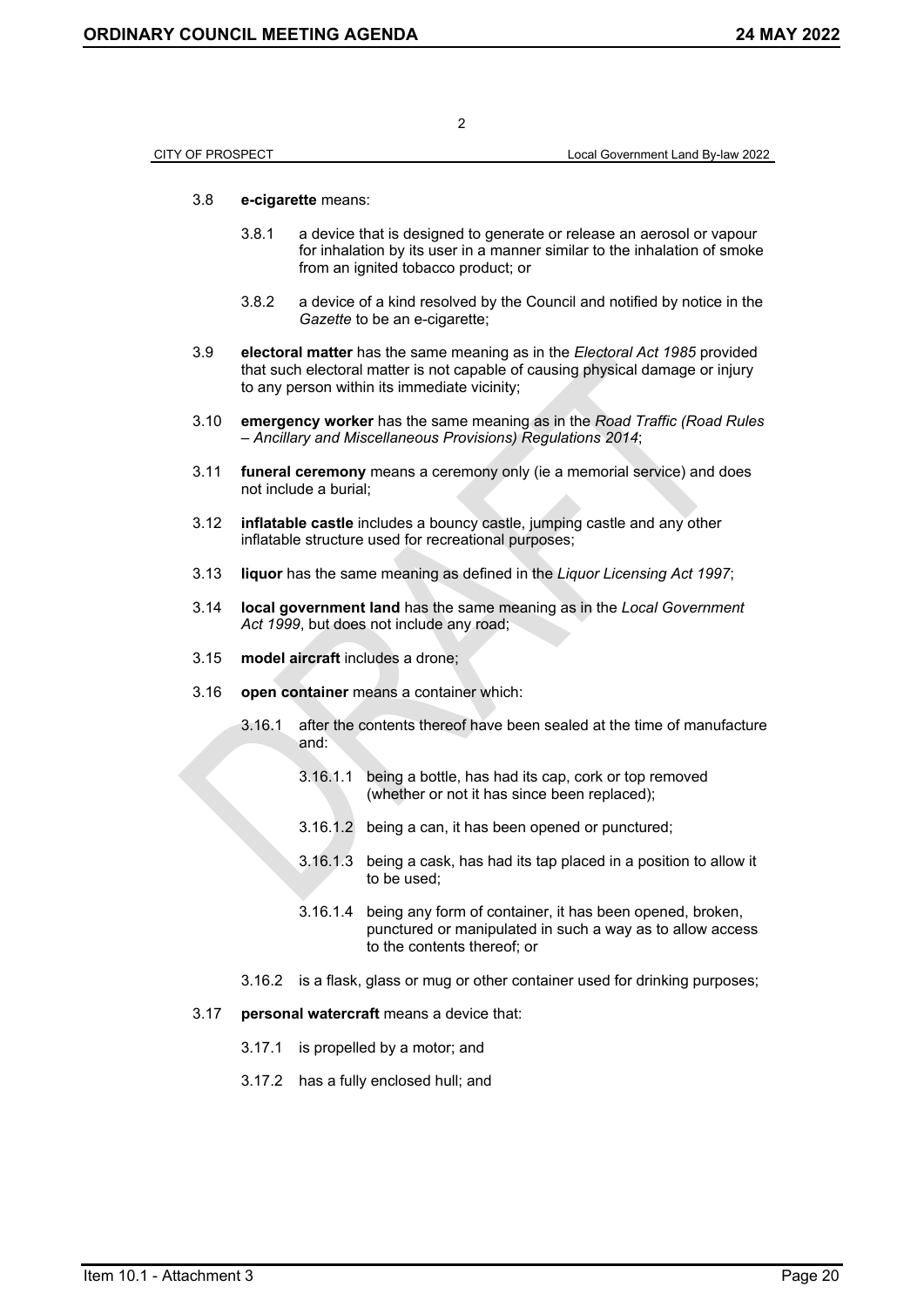| <b>CITY OF PROSPECT</b> |                                                                                                                                                        | Local Government Land By-law 2022 |
|-------------------------|--------------------------------------------------------------------------------------------------------------------------------------------------------|-----------------------------------|
|                         |                                                                                                                                                        |                                   |
| 3.17.3                  | is designed not to retain water if capsized; and                                                                                                       |                                   |
| 3.17.4                  | is designed to be operated by a person who sits astride, stands, or<br>kneels on the device,                                                           |                                   |
|                         | and includes the device commonly referred to as a jet ski;                                                                                             |                                   |
| 3.18                    | smoke means:                                                                                                                                           |                                   |
| 3.18.1                  | in relation to a tobacco product, smoke, hold, or otherwise have control<br>over, an ignited tobacco product; or                                       |                                   |
| 3.18.2                  | in relation to an e-cigarette, to inhale from, hold or otherwise have<br>control over, an e-cigarette that is in use;                                  |                                   |
| 3.19                    | traffic control device has the same meaning as in the Road Traffic Act 1961;                                                                           |                                   |
| 3.20                    | variable message sign includes a permanent, portable or vehicle mounted<br>electronic sign (except when the sign is used as a traffic control device); |                                   |
| 3.21                    | waters means any body of water including a pond, lake, river, creek or<br>wetlands under the care, control and management of Council;                  |                                   |
| 3.22<br>1961.           | wheeled recreational device has the same meaning as in the Road Traffic Act                                                                            |                                   |

## **Part 2 – Management of Local Government Land**

### 4. **Activities Requiring Permission**

A person must not on any local government land, without the permission of Council:

### 4.1 **Advertising & Signage**

- 4.1.1 display any sign for the purpose of commercial advertising;
- 4.1.2 erect, install, place or display a variable message sign;

# 4.2 **Aircraft**

subject to the *Civil Aviation Act 1988* (Cth), land or take off any aircraft on or from the land;

## 4.3 **Alteration to Local Government Land**

make an alteration to the land, including:

- 4.3.1 altering the construction or arrangement of the land to permit or facilitate access from an adjacent property; or
- 4.3.2 erecting or installing a structure (including pipes, wires, cables, pavers, fixtures, fittings and other objects) in, on, across, under or over the land; or

3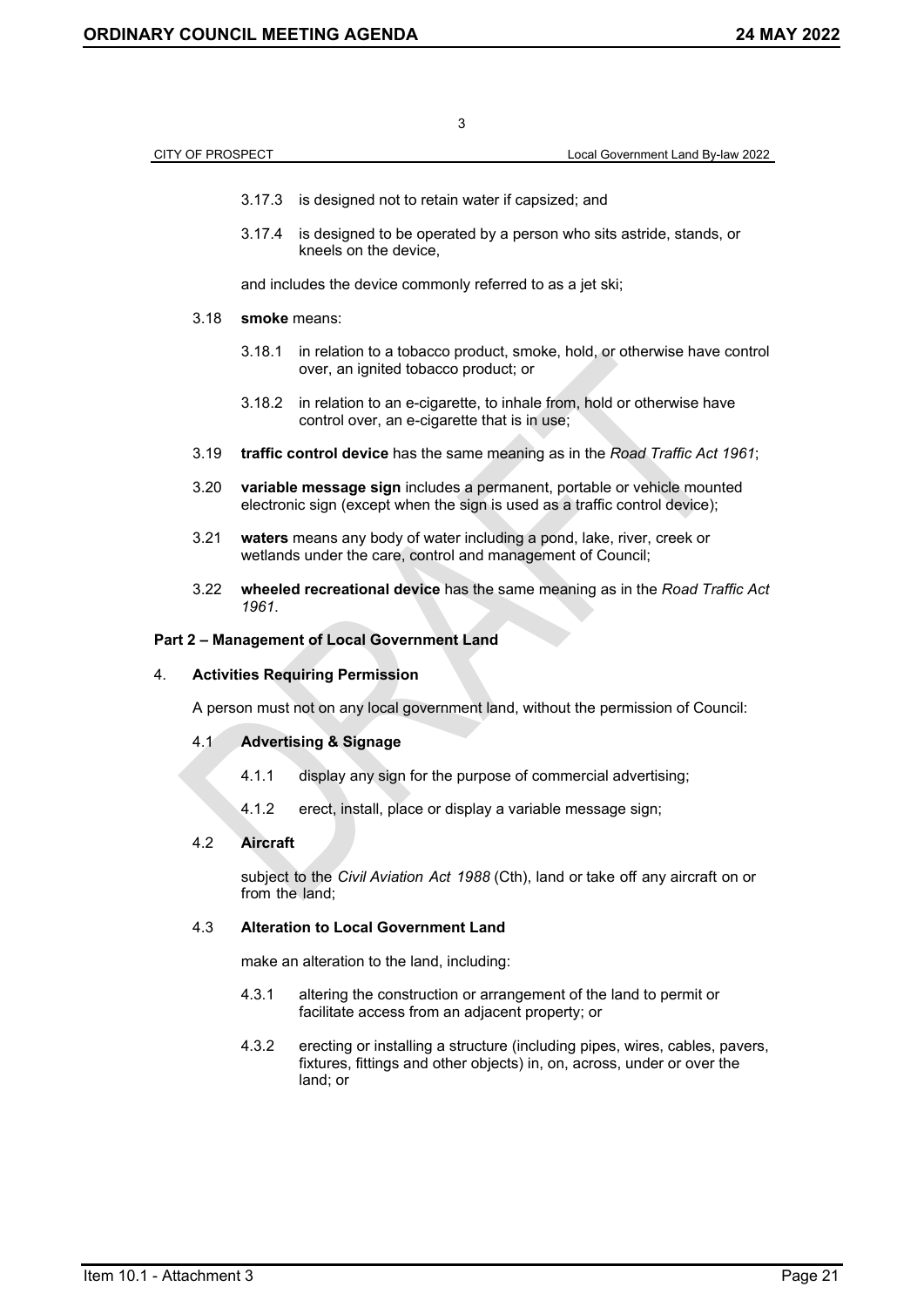CITY OF PROSPECT Local Government Land By-law 2022

4

- 4.3.3 changing or interfering with the construction, arrangement or materials of the land; or
- 4.3.4 changing, interfering with or removing a structure (including pipes, wires, cables, fixtures, fittings or other objects) associated with the land; or
- 4.3.5 planting a tree or other vegetation on the land, interfering with the vegetation on the land or removing vegetation from the land;

### 4.4 **Amplification**

use an amplifier or other device whether mechanical or electrical for the purpose of amplifying sound;

### 4.5 **Animals on local government land**

- 4.5.1 cause or allow any animal to stray onto, move over, graze or be left unattended;
- 4.5.2 cause or allow any animal under his or her control to enter, swim or bathe in any waters where the Council has, by resolution, determined this restriction will apply;
- 4.5.3 release or leave any domestic animal;

### 4.6 **Attachments**

attach anything to a tree, plant, structure or fixture on local government land;

### 4.7 **Bees**

place, or allow to remain, any bee hive;

### 4.8 **Boats**

- 4.8.1 hire or offer for hire a boat, raft, pontoon or other watercraft;
- 4.8.2 launch or retrieve a boat, raft, pontoon, model boat or other watercraft to or from any waters to which the Council has resolved this subparagraph will apply;
- 4.8.3 propel, float or otherwise use any boat, raft, pontoon, model boat or other watercraft on any waters to which the Council has resolved this subparagraph will apply;

### 4.9 **Bridge Jumping**

jump from or dive from a bridge;

### 4.10 **Buoys etc.**

place any buoy, cable, chain, hawser, rope or net in or across any waters;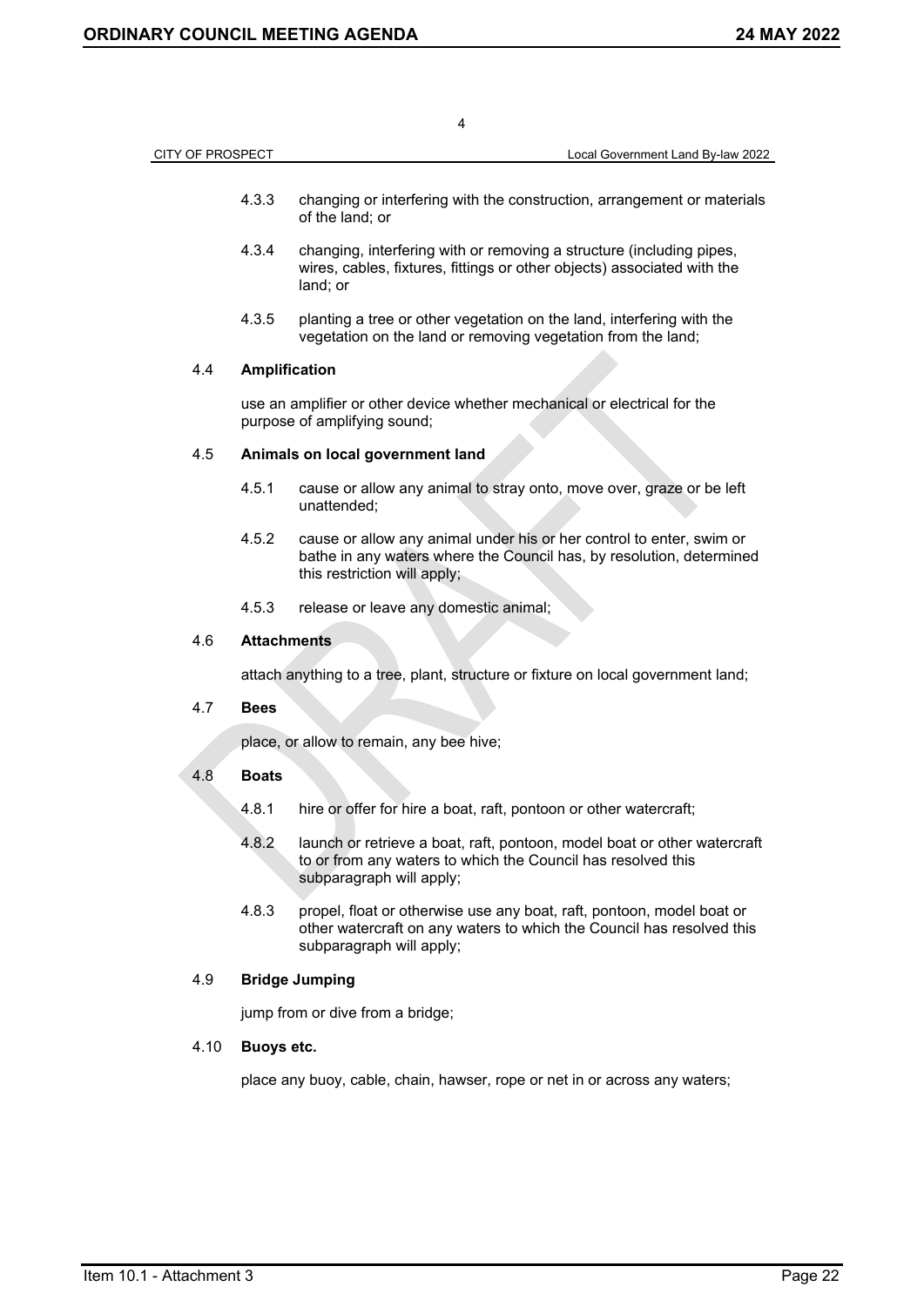CITY OF PROSPECT Local Government Land By-law 2022

### 4.11 **Buildings & Structures**

- 4.11.1 erect or install a building;
- 4.11.2 use a building or structure other than for its intended purpose;

#### 4.12 **Camping**

- 4.12.1 erect any tent or other structure of calico, canvas, plastic or similar material as a place of habitation;
- 4.12.2 camp or sleep overnight;

except where a sign or signs erected by the Council indicate that camping on the land is permitted or where the person is in a caravan park (the proprietor of which has been given permission to operate the caravan park on that land):

#### 4.13 **Cemeteries**

Comprising a cemetery:

- 4.13.1 bury or inter any human or animal remains;
- 4.13.2 erect any memorial;

### 4.14 **Closed lands**

enter or remain on any part of the land:

- 4.14.1 at any time during which the Council has declared that it shall be closed to the public, and which is indicated by a sign to that effect; or
- 4.14.2 where the land is enclosed with fences and/or walls and gates, at any time when the gates have been closed and locked; or
- 4.14.3 where admission charges are payable, without paying those charges;

#### 4.15 **Distribution**

give out or distribute to any bystander or passer-by any handbill, book, notice, or other printed matter;

### 4.16 **Donations**

ask for or receive or indicate that he or she desires a donation of money or any other thing;

#### 4.17 **Fires**

light any fire except:

4.17.1 in a place provided by the Council for that purpose; or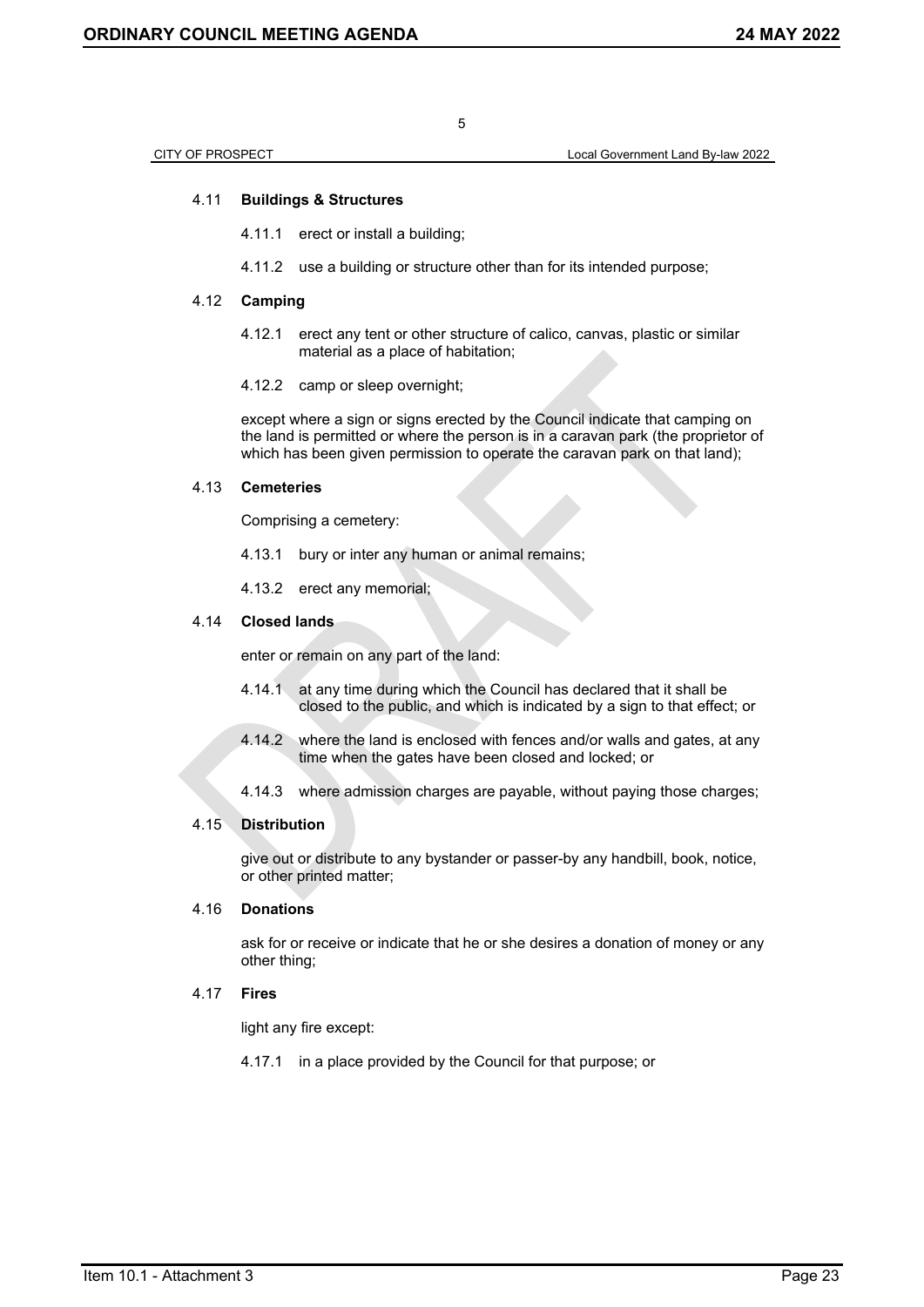| CITY OF PROSPECT |                  | Local Government Land By-law 2022                                                                                                                               |
|------------------|------------------|-----------------------------------------------------------------------------------------------------------------------------------------------------------------|
|                  |                  | 4.17.2 in a portable barbeque, as long as the barbeque is used in an area<br>that is clear of flammable material for a distance of at least four<br>metres; and |
|                  | 4.17.3           | in accordance with the Fire and Emergency Services Act 2005;                                                                                                    |
| 4.18             | <b>Fireworks</b> |                                                                                                                                                                 |
|                  |                  | discharge any fireworks;                                                                                                                                        |
| 4.19             | <b>Fishing</b>   |                                                                                                                                                                 |
|                  | 4.19.1           | fish in any waters on local government land to which the Council has<br>resolved this subparagraph shall apply; or                                              |
|                  | 4.19.2           | fish from any bridge or other structure on local government land to<br>which the Council has resolved this subparagraph shall apply;                            |
| 4.20             |                  | Flora fauna and other living things                                                                                                                             |
|                  | Act 1972:        | subject to the Native Vegetation Act 1991 and the National Parks and Wildlife                                                                                   |
|                  | 4.20.1           | except in a community garden, damage, pick, or interfere with any<br>plant, fungi or lichen thereon; or                                                         |
|                  | 4.20.2           | tease, remove or cause harm to any animal or bird or the eggs or<br>young of any animal or bird or aquatic creature;                                            |
|                  | 4.20.3           | use, possess or have control of any device for the purpose of killing or<br>capturing any animal or bird;                                                       |
| 4.21             |                  | <b>Funerals and scattering ashes</b>                                                                                                                            |
|                  |                  | conduct or participate in a funeral ceremony, or scatter ashes on land to which<br>the Council has resolved this subparagraph will apply;                       |
| 4.22             | Golf             |                                                                                                                                                                 |
|                  |                  | play or practice golf on any land to which the Council has resolved this<br>subparagraph will apply;                                                            |
| 4.23             | Lighting         |                                                                                                                                                                 |
|                  | 4.23.1           | use or operate any fixed floodlight;                                                                                                                            |
|                  | 4.23.2           | use or operate any portable floodlight between sunrise and sunset on<br>land to which this subparagraph applies;                                                |
| 4.24             |                  | <b>Model aircraft and cars</b>                                                                                                                                  |
|                  | 4.24.1           | subject to the Civil Aviation Act 1988, fly or operate a model aircraft;                                                                                        |
|                  | 4.24.2           | operate a model car;                                                                                                                                            |
|                  |                  |                                                                                                                                                                 |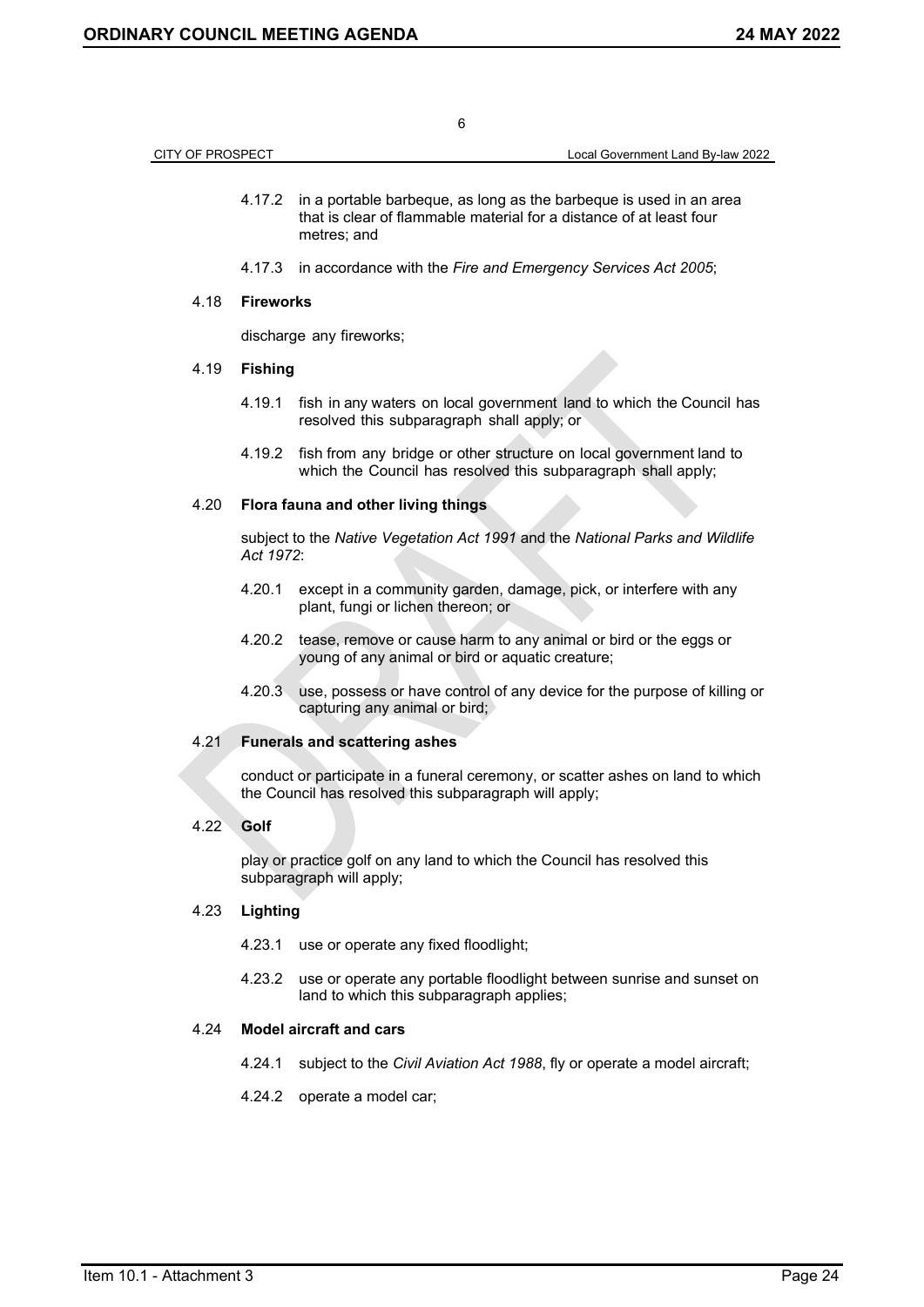CITY OF PROSPECT Local Government Land By-law 2022

### 4.25 **No liquor**

- 4.25.1 consume, carry or be in possession or charge of any liquor on any local government land to which the Council has resolved this subparagraph will apply (provided the land constitutes a park or reserve);
- 4.25.2 excepting sealed containers, consume, carry or be in possession or charge of any liquor in an open container on any local government land to which the Council has resolved this subparagraph will apply (provided the land constitutes a park or reserve);

#### 4.26 **Obstructions**

obstruct:

- 4.26.1 any path or cycle track;
- 4.26.2 any door, entrance, stairway or aisle on any building; or
- 4.26.3 any gate or entrance to the land;

### 4.27 **Picking of fruit, nuts or berries**

except in any community garden, pick fruit, nuts, seeds or berries from any plant;

#### 4.28 **Playing Area**

use or occupy any playing area:

- 4.28.1 in such a manner as is likely to or does damage the surface of the playing area and/or infrastructure (above or below ground level);
- 4.28.2 in any manner contrary to the purpose for which the playing area was intended to be used or occupied; or
- 4.28.3 contrary to the directions of the Council made by resolution and indicated on a sign displayed adjacent to the playing area;

### 4.29 **Preaching and Canvassing**

preach, canvass, harangue or otherwise solicit for religious purposes except on any land or part thereof where the Council has, by resolution, determined this restriction shall not apply;

#### 4.30 **Public Exhibitions and Displays**

- 4.30.1 sing, busk or play a musical instrument for the apparent purpose of either entertaining others or receiving money;
- 4.30.2 conduct or hold any concert, festival, show, public gathering, circus, performance or any other similar activity;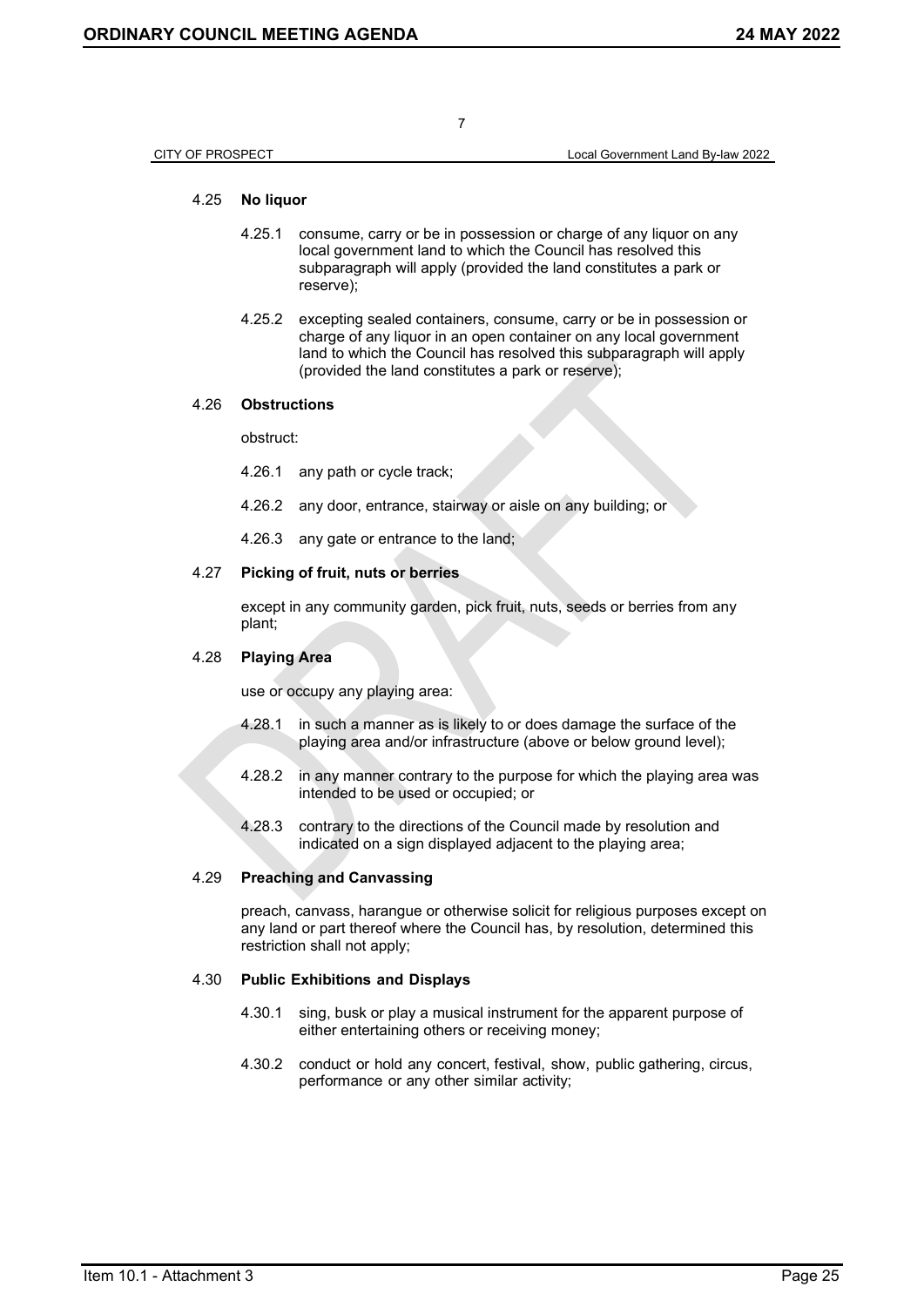CITY OF PROSPECT Local Government Land By-law 2022

4.30.3 erect or inflate any inflatable castle;

4.30.4 cause any public exhibitions or displays;

### 4.31 **Pontoons**

install or maintain a pontoon, fixed floating jetty, or other jetty;

### 4.32 **Removing**

carry away or remove any earth, rocks, minerals, plant material (dead or living), animal remains (including shells and fossils) or any part of the land;

### 4.33 **Selling**

sell anything or display anything for sale;

## 4.34 **Swimming**

swim, bathe or enter any waters to which the Council has resolved this subparagraph will apply:

#### 4.35 **Vehicles**

- 4.35.1 drive or propel a motor vehicle thereon, unless on an area or road constructed or set aside by the Council for the parking or travelling of motor vehicles;
- 4.35.2 except on an area properly constructed for the purpose, promote, organise or take part in any race, test or trial of any kind in which motor vehicles, motor cycles, motor scooters or bicycles take part;

#### 4.36 **Weddings**

conduct or participate in a marriage ceremony on land to which the Council has resolved this subparagraph will apply;

### 4.37 **Working on vehicles**

perform the work of repairing, washing, painting, panel beating or other work of any nature on or to any vehicle, except for running repairs in the case of breakdown.

### 5. **Prohibited Activities**

A person must not, on any local government land:

### 5.1 **Animals**

5.1.1 cause or allow any animal to enter, swim, bathe or remain in any waters to the inconvenience, annoyance or danger of any other person bathing or swimming;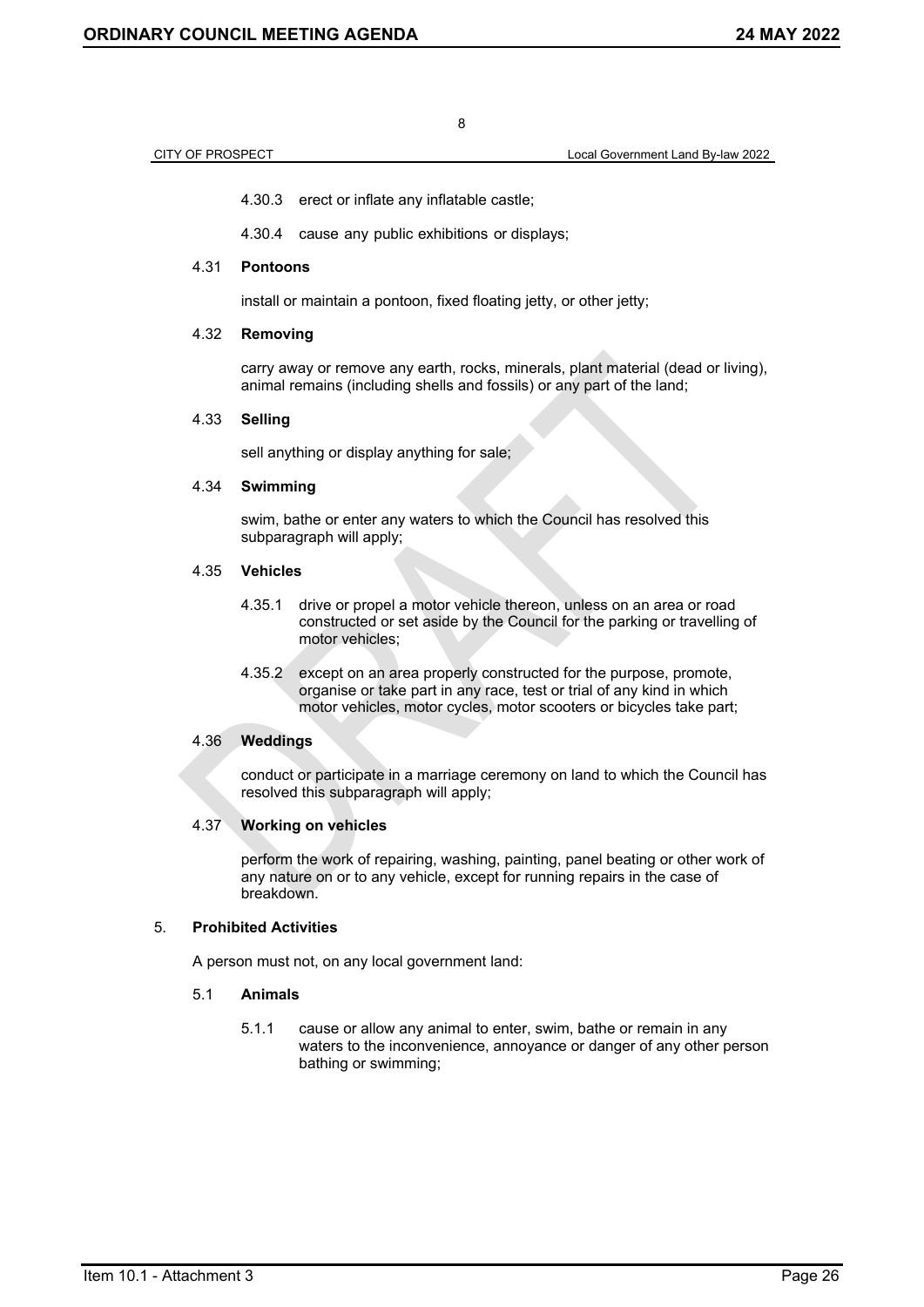| CITY OF PROSPECT |  |
|------------------|--|

5.1.2 cause or allow an animal in that persons control, charge or ownership to damage Council property;

9

### 5.2 **Annoyances**

unreasonably annoy or interfere with any other person's use of the land by making a noise or creating a disturbance that has not been authorised by the Council;

### 5.3 **Children's playgrounds**

use any device, equipment or apparatus installed in a children's playground if that person is of or over the age indicated by sign or notice as the age limit for using such equipment, apparatus or other installed device;

#### 5.4 **Interference with Permitted Use**

interrupt, disrupt or interfere with any other person's use of local government land which is permitted or for which permission has been granted;

### 5.5 **Playing games**

- 5.5.1 play or practice a game in any area where a sign indicates that the game is prohibited;
- 5.5.2 promote, organise or take part in any organised athletic sport in any area to which the Council has resolved this subparagraph will apply;
- 5.5.3 play any organised competition sport, as distinct from organised social play, in any area to which the Council has resolved this subparagraph will apply;

### 5.6 **Smoking**

smoke:

- 5.6.1 in any building or part of any building; or
- 5.6.2 on any local government land;

to which the Council has resolved this subparagraph will apply;

### 5.7 **Toilets**

in any public convenience:

- 5.7.1 urinate other than in a urinal or pan or defecate other than in a pan provided for that purpose;
- 5.7.2 smoke tobacco or any other substance;
- 5.7.3 deposit anything in a pan, urinal or drain which is likely to cause a blockage;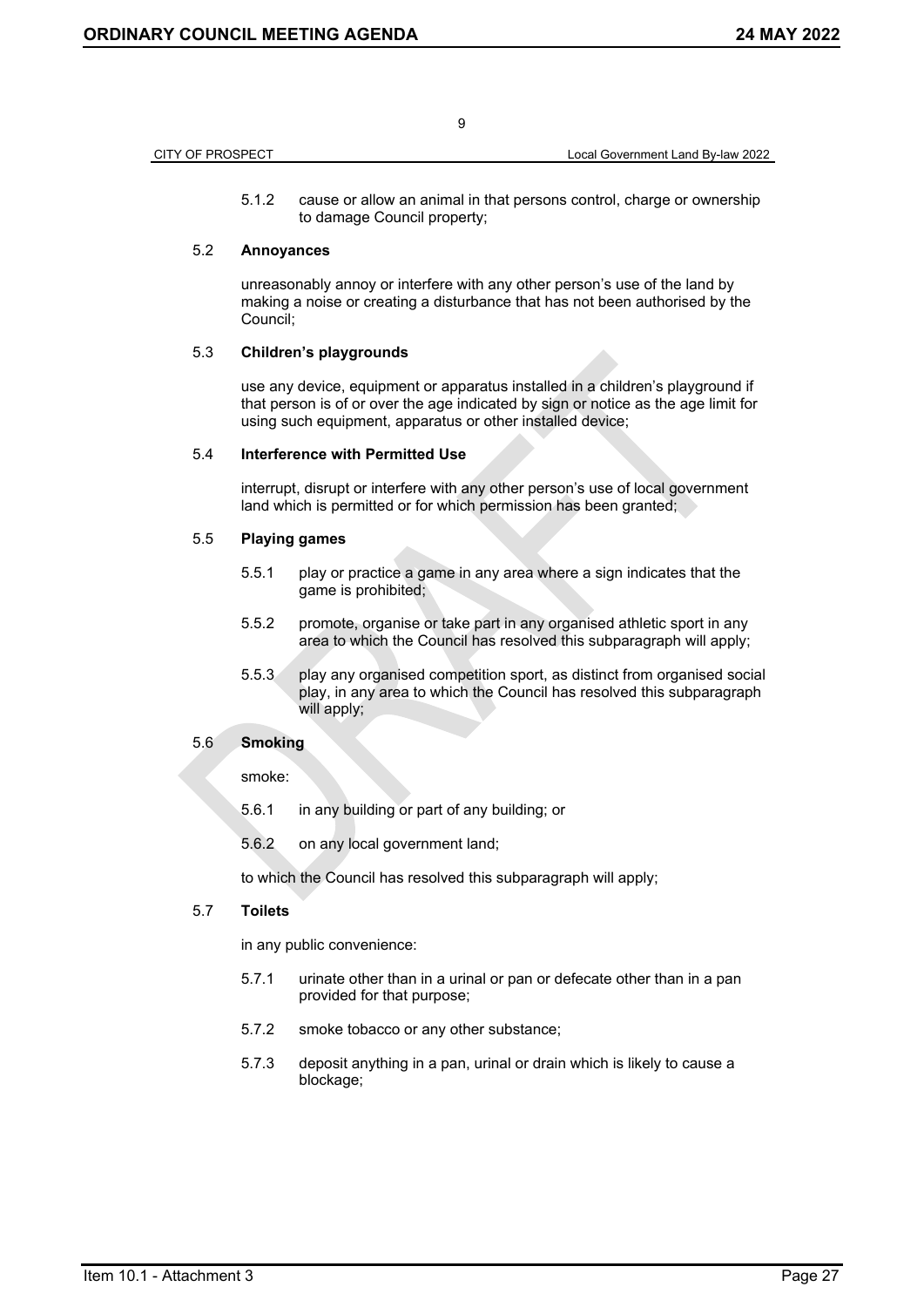5.7.4 use it for a purpose for which it was not designed or constructed;

### 5.8 **Use of equipment**

use any item of equipment or property belonging to the Council other than in the manner and for the purpose for which it was designed or set aside;

### 5.9 **Wheeled Recreational Devices**

subject to the *Road Traffic Act 1961* and the *Local Government Act 1999*, ride a wheeled recreational device on any local government land to which the Council has resolved this subparagraph will apply.

### **Part 3 – Miscellaneous**

### 6. **Directions**

A person must comply with any reasonable direction or request from an authorised person relating to:

- 6.1 that person's use of the land;
- 6.2 that person's conduct and behaviour on the land;
- 6.3 that person's safety on the land;
- 6.4 the safety and enjoyment of the land by other persons.

### 7. **Removal of Animals and Exclusion of Persons**

- 7.1 If any animal is found on local government land in breach of this by-law:
	- 7.1.1 any person in charge of the animal shall forthwith remove it from that land on the request of an authorised person; and
	- 7.1.2 any authorised person may remove any animal from the land if the person fails to comply with the request, or if no person is in charge of the animal.
- 7.2 An authorised person may direct any person who is considered to be committing, or has committed, a breach of this by-law to leave local government land.

### 8. **Exemptions**

- 8.1 The restrictions in this by-law do not apply to any Police Officer, Council Officer or Council employee acting in the course and within the scope of that person's normal duties, or to a contractor while performing work for the Council and while acting under the supervision of a Council Officer, or to an emergency worker performing emergency duties.
- 8.2 The restrictions in paragraph 4.3.2, 4.6, 4.15, 4.29, 4.30.1, 4.30.2 and 4.30.4 of this by-law do not apply to: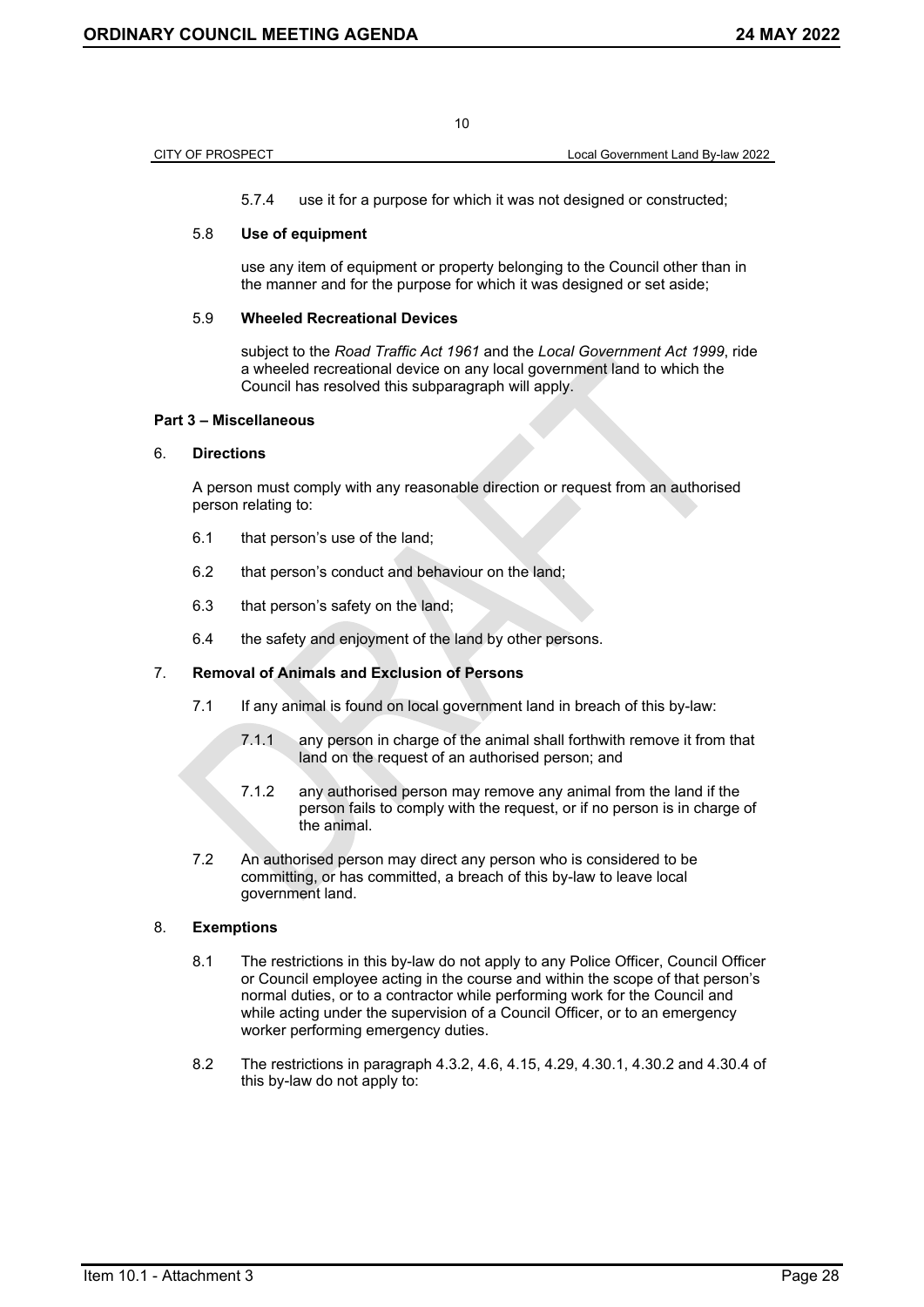|                  | 11 |                                   |
|------------------|----|-----------------------------------|
| CITY OF PROSPECT |    | Local Government Land By-law 2022 |
|                  |    |                                   |

- 8.2.1 electoral matters authorised by a candidate and which relate to a Commonwealth or State election that occurs during the period commencing at 5:00pm on the day before the issue of the writ or writs for the election and ending at the close of polls on polling day; or
- 8.2.2 matters which relate to, and occur during, the course of and for the purpose of a referendum.

### 9. **Application**

Any of paragraphs 4.5.2, 4.8.2, 4.8.3, 4.19, 4.21, 4.22, 4.23.2, 4.25, 4.34, 4.36, 5.5.2, 5.5.3, 5.6 and 5.9 of this by-law shall apply only in such portion or portions of the area as the Council may by resolution direct from time to time in accordance with Section 246(3)(e) of the *Local Government Act 1999*.

### 10. **Revocation**

Council's *Local Government Land By-law 2015*, published in the *Gazette* on 3 September 2015, is revoked on the day on which this by-law comes into operation.

The foregoing by-law was duly made and passed at a meeting of the Council of the City of Prospect held on the day of 2022 by an absolute majority of the members for the time being constituting the Council, there being at least two thirds of the members present.

…………………………………………… Mr Chris White Chief Executive Officer

Item 10.1 - Attachment 3 Page 29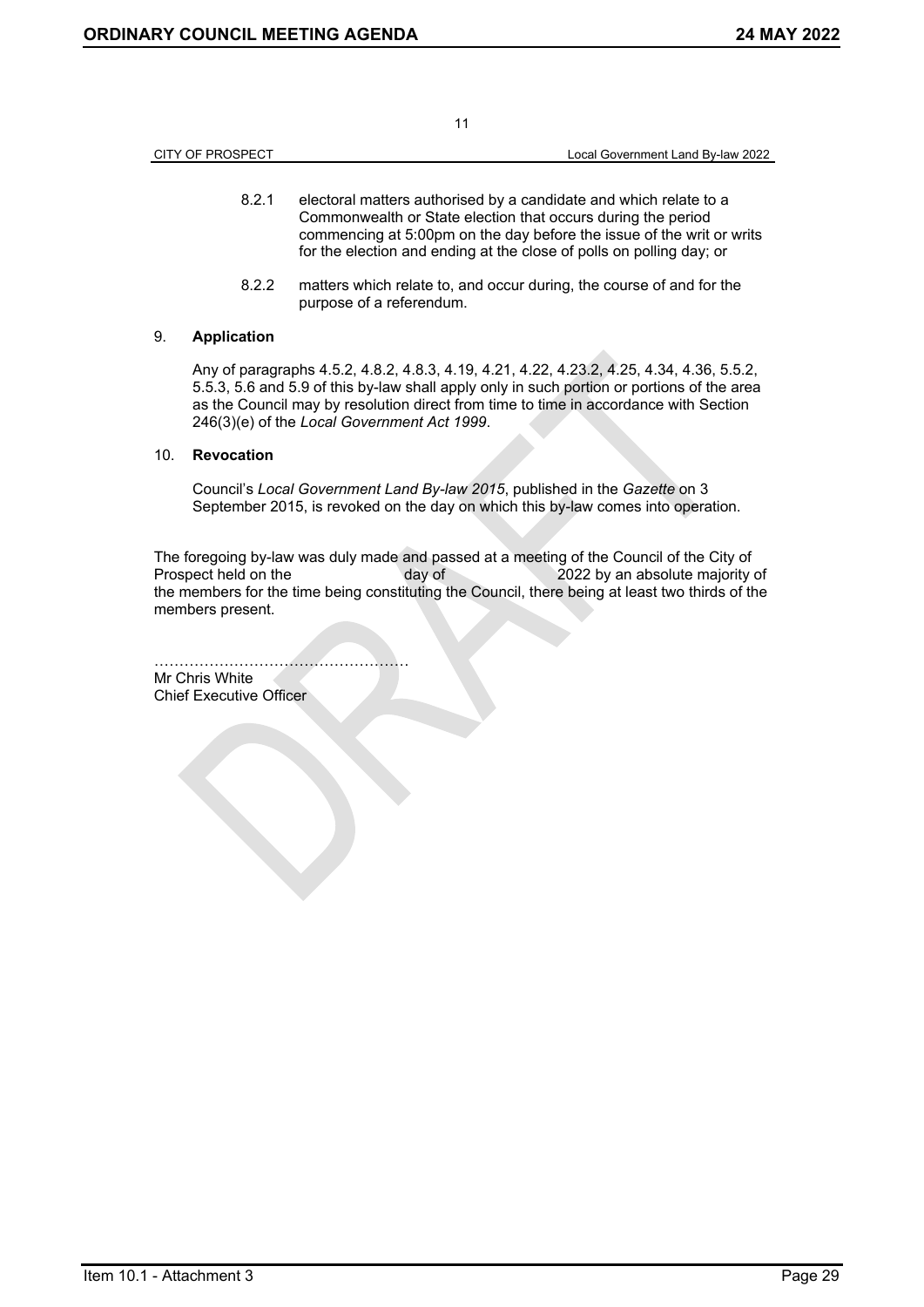<span id="page-26-0"></span>CITY OF PROSPECT ROADS AND ROADS BY-law 2022



*By-law made under the Local Government Act 1999*

### **ROADS BY-LAW 2022**

### **By-law No. 4 of 2022**

*For the management of public roads.*

#### **Part 1 – Preliminary**

#### 1. **Short Title**

This by-law may be cited as the *Roads By-law 2022*.

#### 2. **Commencement**

This by-law will come into operation four months after the day on which it is published in the *Gazette* in accordance with Section 249(5) of the *Local Government Act 1999*.

#### 3. **Definitions**

In this by-law, unless the contrary intention appears:

- 3.1 **adjacent land** has the same meaning as in the *Australian Road Rules*;
- 3.2 **animal** includes birds and poultry but does not include a dog;
- 3.3 **camp** includes setting up a camp, or causing a tent, caravan or motorhome to remain on the road for the purpose of staying overnight, whether or not any person is in attendance or sleeps on the road;
- 3.4 **dog** has the same meaning as in the *Dog and Cat Management Act 1995*;
- 3.5 **electoral matter** has the same meaning as in the *Electoral Act 1985* provided that such electoral matter is not capable of causing physical damage or injury to any person within its immediate vicinity;
- 3.6 **emergency worker** has the same meaning as in the *Road Traffic (Road Rules – Ancillary and Miscellaneous Provisions) Regulations 2014*;

#### **Part 2 – Management of Roads**

#### 4. **Activities Requiring Permission**

A person must not on any road, without the permission of the Council:

PSK/508094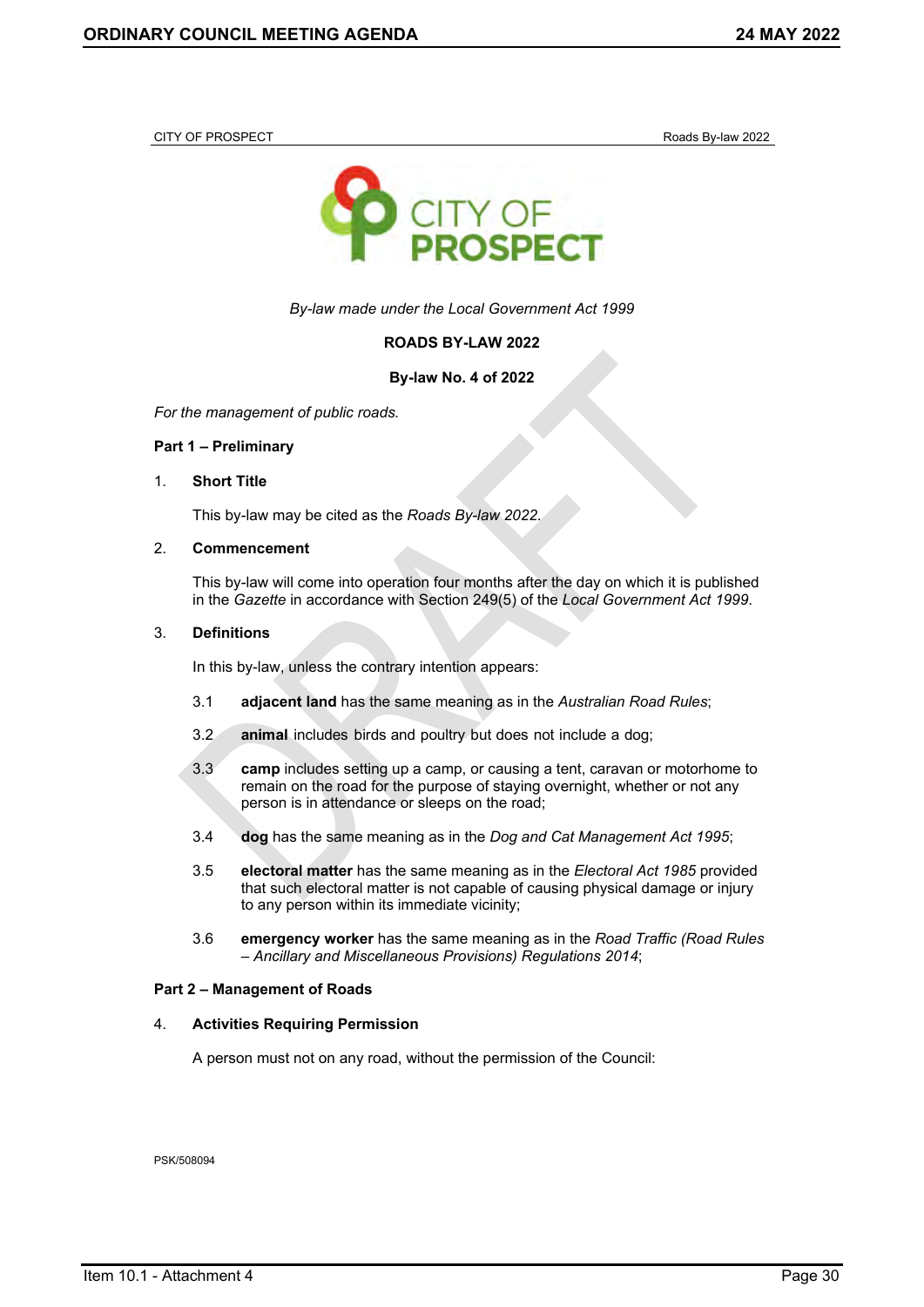CITY OF PROSPECT **ROBER CITY OF PROSPECT Roads** By-law 2022

### 4.1 **Advertising**

display any sign for the purpose of commercial advertising, other than a moveable sign which is displayed on a public road in accordance with the Council's *Moveable Signs By-law 2022*;

### 4.2 **Amplification**

use an amplifier or other device whether mechanical or electrical for the purposes of amplifying sound;

### 4.3 **Animals**

- 4.3.1 cause or allow any animal, to stray onto, graze, wander on or be left unattended on any road;
- 4.3.2 lead, drive or exercise any animal in such a manner as to endanger the safety of any person;

### 4.4 **Bridge Jumping**

jump from or dive from a bridge;

### 4.5 **Camping**

- 4.5.1 erect any tent or other structure of calico, canvas, plastic or similar material as a place of habitation;
- 4.5.2 camp or sleep overnight;
- 4.5.3 camp or sleep overnight in a motorhome, except where a sign or signs erected by the Council indicate that camping on the road in such a vehicle is permitted;

### 4.6 **Donations**

ask for or receive or indicate that he or she desires a donation of money or any other thing;

## 4.7 **Driving on Formed Surface**

drive a motor vehicle other than on a portion of the road that has been formed or otherwise set aside by the Council for the driving of motor vehicles, unless it is not reasonably practical to do so;

### 4.8 **Fishing**

fish from any bridge or other structure on a road to which the Council has resolved this subparagraph shall apply;

## 4.9 **Preaching**

preach or harangue;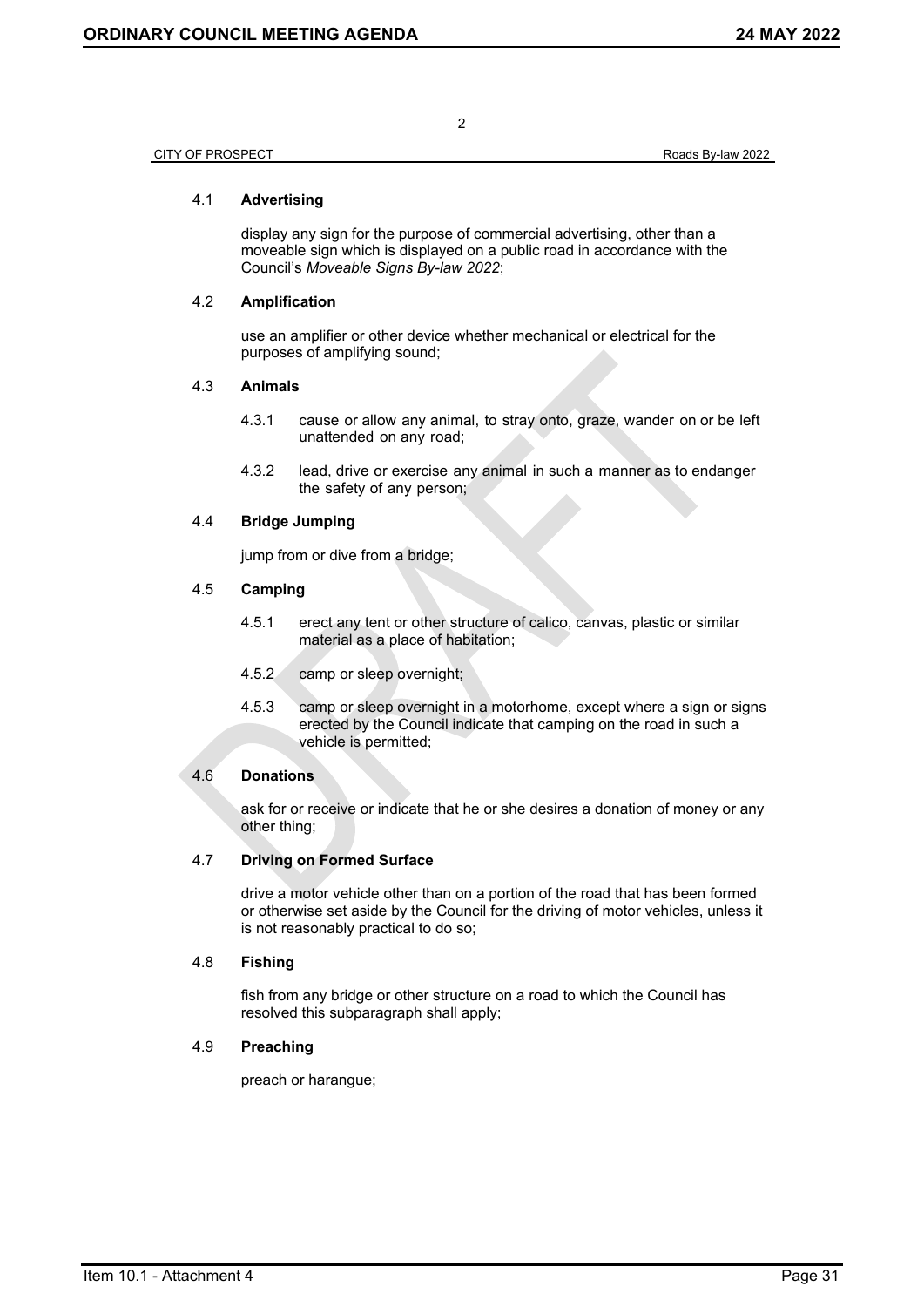CITY OF PROSPECT **Roads** By-law 2022

### 4.10 **Public Exhibitions and Displays**

4.10.1 sing, busk or play a musical instrument for the apparent purpose of either entertaining others or receiving money;

3

- 4.10.2 conduct or hold any concert, festival, show, public gathering, circus, meeting, performance or any other similar activity;
- 4.10.3 cause any public exhibitions or displays;

#### 4.11 **Working on vehicles**

perform the work of repairing, washing, painting, panel beating or other work of any nature on or to any vehicle, except for running repairs in the case of breakdown.

### 5. **Prohibited Activities**

A person who owns or is in charge of any horse or cattle must, if the horse or cattle defecates on a road, immediately remove the faeces and dispose of them in a lawful and suitable manner.

### **Part 3 – Miscellaneous**

#### 6. **Directions**

A person must comply with any reasonable direction or request from an authorised person relating to:

- 6.1 that person's use of the road;
- 6.2 that person's conduct and behaviour on the road;
- 6.3 that person's safety on the road;
- 6.4 the safety and enjoyment of the road by other persons.

### 7. **Removal of Animals**

If any animal is found on a road in breach of this by-law:

- 7.1 any person in charge of the animal shall forthwith remove it from that land on the request of an authorised person; and
- 7.2 any authorised person may remove any animal from the road if the person fails to comply with the request, or if no person is in charge of the animal.

### 8. **Exemptions**

8.1 The restrictions in this by-law do not apply to any Police Officer, Council Officer or Council employee acting in the course and within the scope of that person's normal duties, or to a contractor while performing work for the Council and while acting under the supervision of a Council Officer, or to an emergency worker performing emergency duties.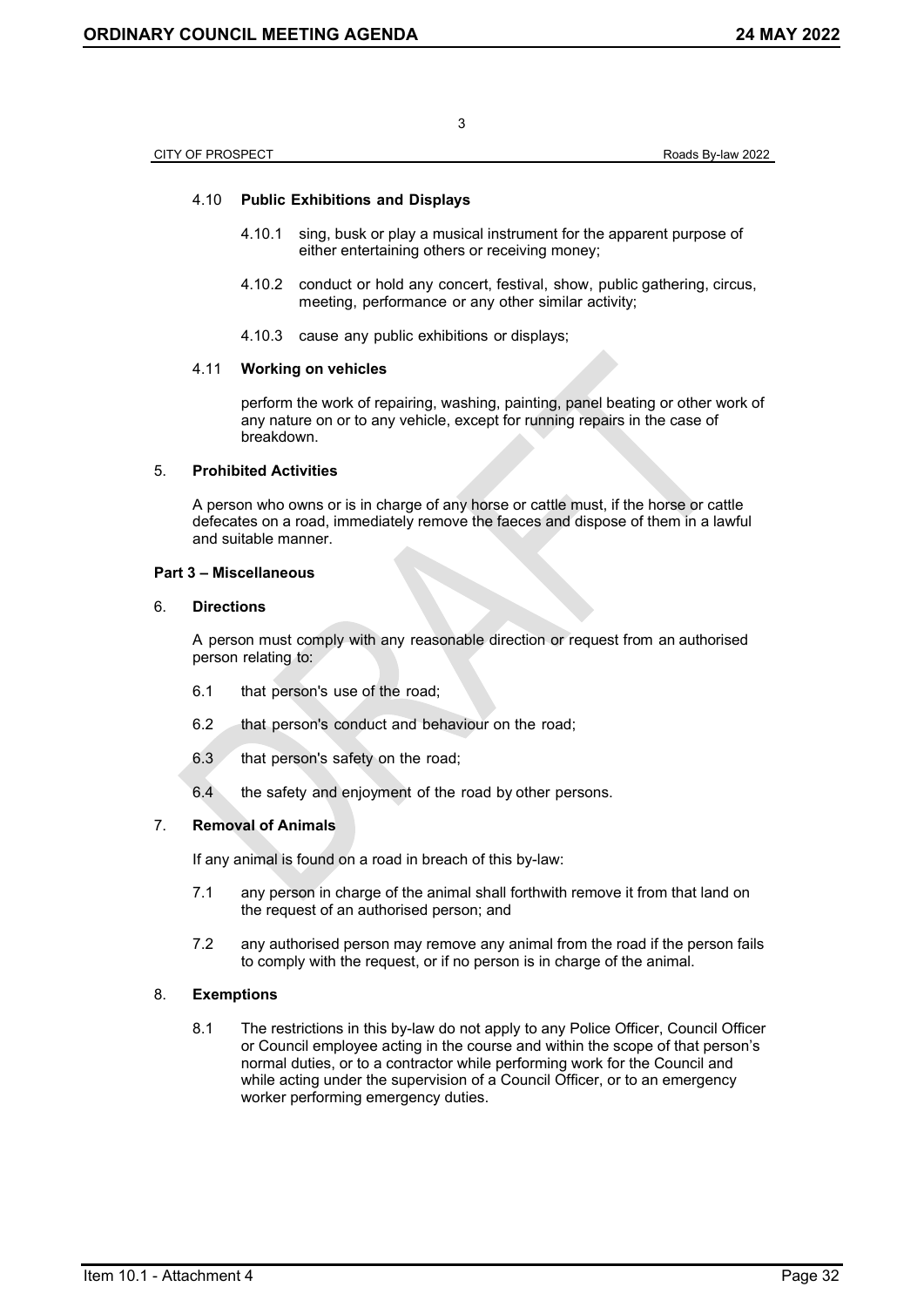| CITY OF PROSPECT<br>Roads By-law 2022 |
|---------------------------------------|
|---------------------------------------|

- 8.2 The restrictions in paragraph 4.9 and 4.10 of this by-law do not apply to:
	- 8.2.1 electoral matters authorised by a candidate and which relate to a Commonwealth or State election that occurs during the period commencing at 5:00pm on the day before the issue of the writ or writs for the election and ending at the close of polls on polling day; or
	- 8.2.2 matters which relate to, and occur during the course of and for the purpose of a referendum.
- 8.3 Paragraph 4.7 of this by-law does not apply to a motor vehicle being driven to or from adjacent land by the shortest practical route.

### 9. **Revocation**

Council's *Roads By-law 2015*, published in the *Gazette* on 3 September 2015, is revoked on the day on which this by-law comes into operation.

The foregoing by-law was duly made and passed at a meeting of the Council of the City of<br>Prospect held on the day of 2022 by an absolute maiority 2022 by an absolute majority of the members for the time being constituting the Council, there being at least two thirds of the members present.

…………………………………. Mr Chris White Chief Executive Officer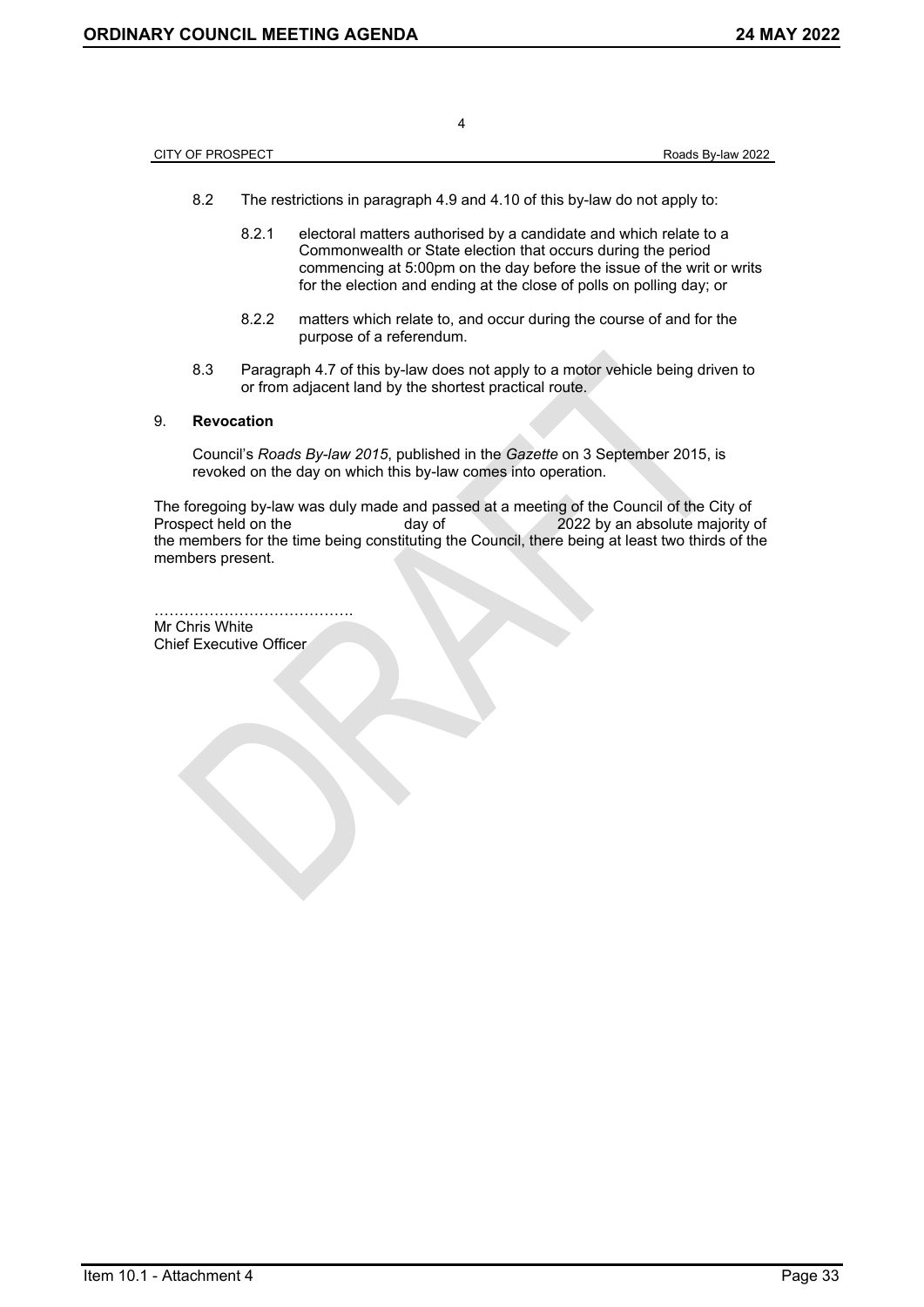<span id="page-30-0"></span>CITY OF PROSPECT **Dogs By-law 2022** 



*By-law made under the Local Government Act 1999 and the Dog and Cat Management Act 1995*

### **DOGS BY-LAW 2022**

**By-law No. 5 of 2022**

*For the management and control of dogs within the Council's area.*

#### **Part 1 – Preliminary**

#### 1. **Short Title**

This by-law may be cited as the *Dogs By-law 2022*.

#### 2. **Commencement**

This by-law will come into operation four months after the day on which it is published in the *Gazette* in accordance with Section 249(5) of the *Local Government Act 1999*.

#### 3. **Definitions**

In this by-law:

- 3.1 **approved kennel establishment** means a building, structure or area approved by the relevant authority, pursuant to the *Development Act 1993* or *Planning, Development and Infrastructure Act 2016* for the keeping of dogs on a temporary or permanent basis;
- 3.2 **assistance dog** means a dog trained and used for the purpose of assisting a person who is wholly or partially disabled and includes a dog undergoing training of a kind approved by the Board for assistance dogs;
- 3.3 **children's playground** means any enclosed area in which there is equipment, apparatus or other installed devices for the purpose of children's play (or within 5 metres of such devices if there is no enclosed area);
- 3.4 **control**, in relation to a dog, includes the person having ownership, possession or charge of, or authority over, the dog;
- 3.5 **dog** has the same meaning as in the *Dog and Cat Management Act 1995* but does not include a dog that is under 3 months of age;
- 3.6 **effective control** means a person exercising effective control of a dog either:
	- 3.6.1 by means of a physical restraint;

PSK/508094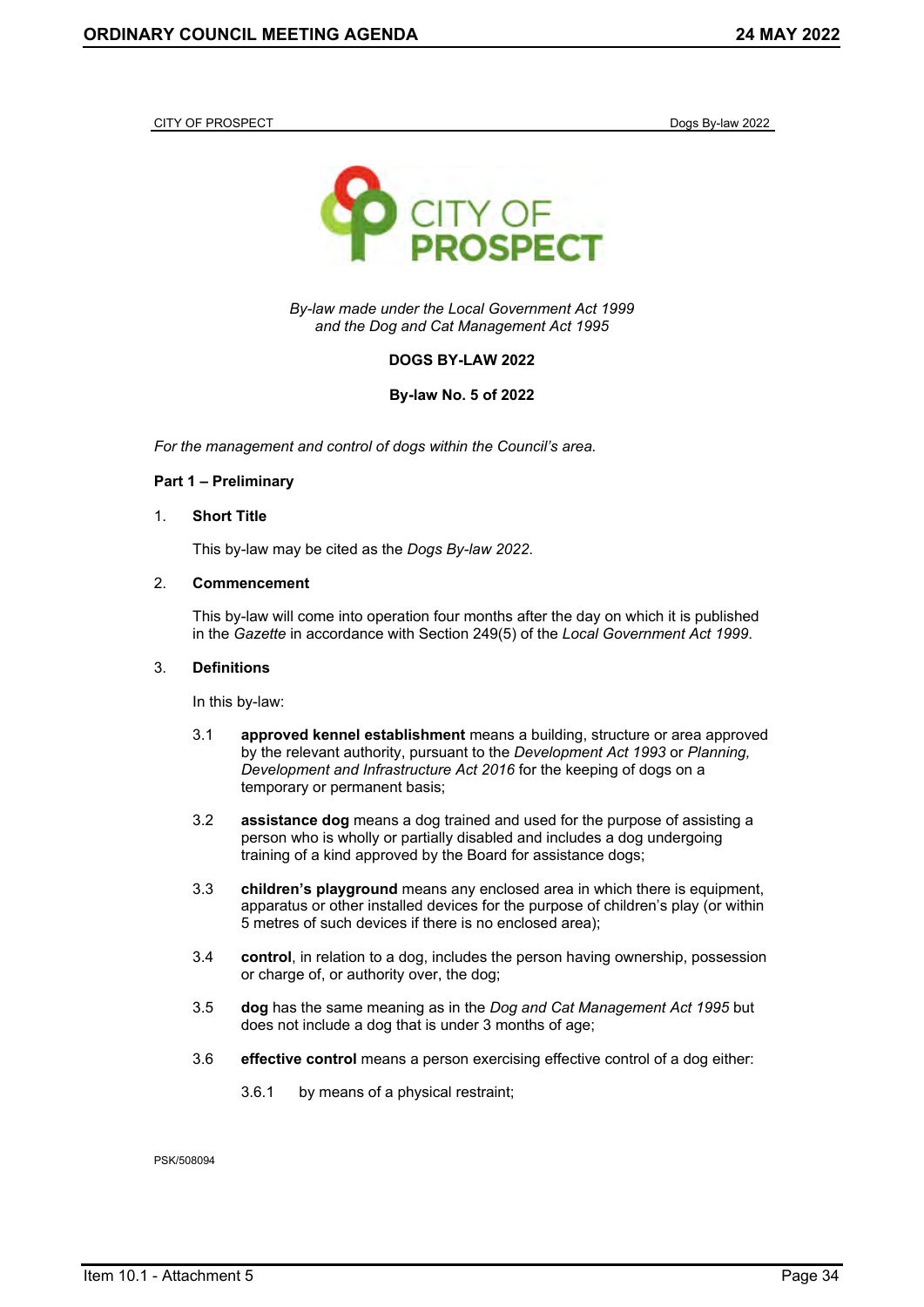|    |                         |           | <b>ORDINARY COUNCIL MEETING AGENDA</b><br>24 MAY 2022                                                                                                                                                       |
|----|-------------------------|-----------|-------------------------------------------------------------------------------------------------------------------------------------------------------------------------------------------------------------|
|    |                         |           |                                                                                                                                                                                                             |
|    |                         |           | $\overline{2}$                                                                                                                                                                                              |
|    | <b>CITY OF PROSPECT</b> |           | Dogs By-law 2022                                                                                                                                                                                            |
|    |                         | 3.6.2     | by command, the dog being in close proximity to the person, and the<br>person being able to see the dog at all times;                                                                                       |
|    | 3.7                     |           | keep includes the provision of food or shelter;                                                                                                                                                             |
|    | 3.8                     |           | leash includes any chain, cord or leash;                                                                                                                                                                    |
|    | 3.9                     | Act 1999; | local government land has the same meaning as in the Local Government                                                                                                                                       |
|    | 3.10                    |           | park has the same meaning as in the Dog and Cat Management Act 1995;                                                                                                                                        |
|    | 3.11                    |           | premises includes:                                                                                                                                                                                          |
|    |                         | 3.11.1    | land;                                                                                                                                                                                                       |
|    |                         | 3.11.2    | a part of any premises or land;                                                                                                                                                                             |
|    | 3.12                    | 1995;     | public place has the same meaning as in the Dog and Cat Management Act                                                                                                                                      |
|    | 3.13                    | wetland.  | wetland area includes any park, reserve, scrub, trail or other land adjacent to a                                                                                                                           |
|    |                         |           | Part 2 - Dog Management and Control                                                                                                                                                                         |
| 4. |                         |           | <b>Dog Prohibited Areas</b>                                                                                                                                                                                 |
|    | 4.1                     |           | A person must not allow a dog in that person's control to be in, or remain in a<br>dog prohibited area.                                                                                                     |
|    | 4.2                     |           | For the purposes of this paragraph, a dog prohibited area is any:                                                                                                                                           |
|    |                         | 4.2.1     | local government land or public place to which the Council has<br>resolved this sub-paragraph applies; or                                                                                                   |
|    |                         | 4.2.2     | children's playground.                                                                                                                                                                                      |
|    | 4.3                     |           | The restrictions in subparagraph 4.1 do not apply to any assistance dog.                                                                                                                                    |
| 5. |                         |           | Dog on Leash Areas                                                                                                                                                                                          |
|    | 5.1                     |           | A person must not allow a dog under that person's control to be in, or remain<br>in, a dog on leash area unless the dog is secured by a strong leash not<br>exceeding two metres in length which is either: |
|    |                         | 5.1.1     | tethered securely to a fixed object capable of securing the dog; or                                                                                                                                         |
|    |                         | 5.1.2     | held by a person capable of controlling the dog and preventing it from<br>being a nuisance or a danger to other persons.                                                                                    |
|    | 5.2                     |           | For the purposes of this paragraph, a dog on leash area is any:                                                                                                                                             |

PSK\BY-LAW NO 5 - DOGS.DOCX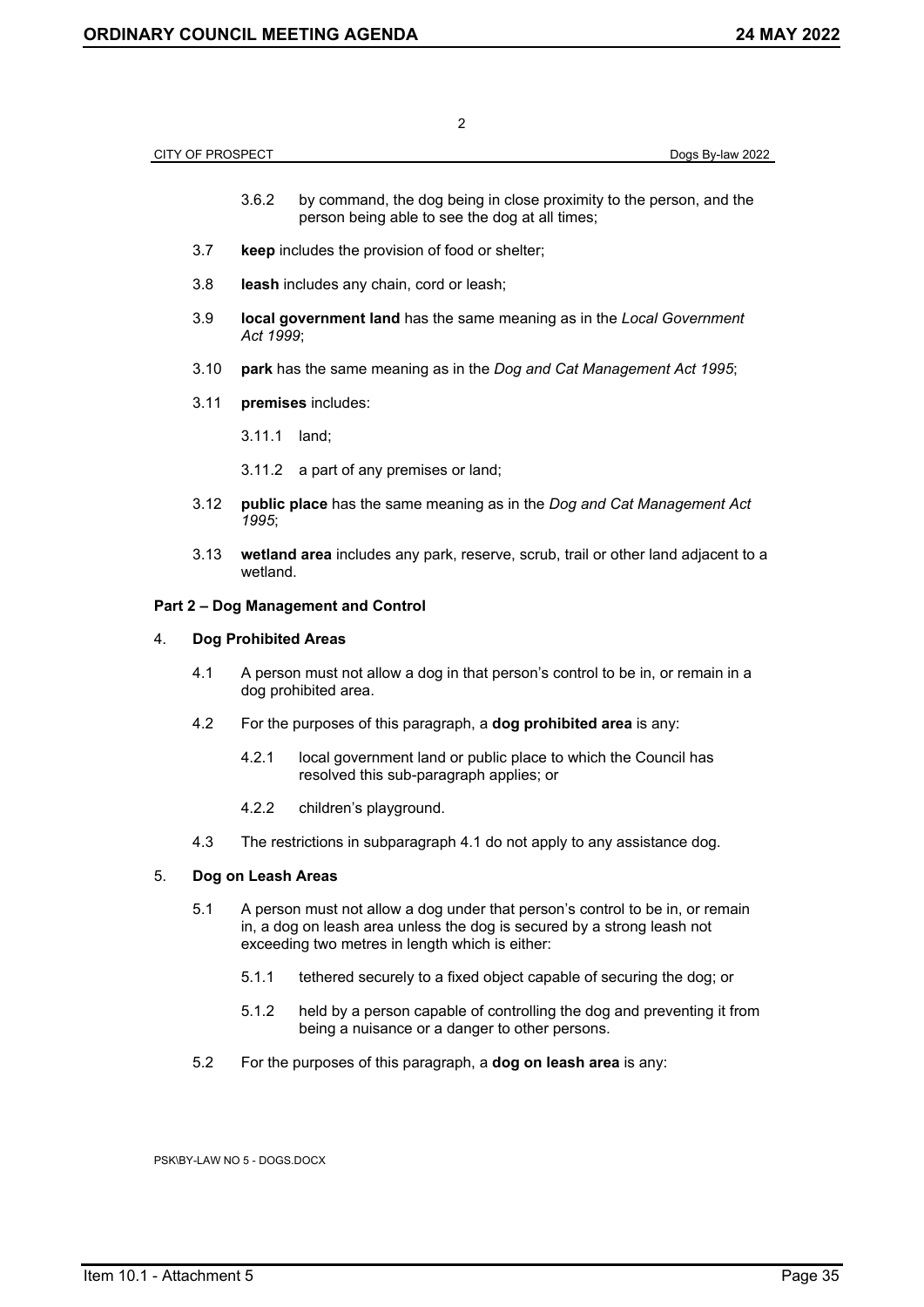| 3                                    |     |                                                                                                                                                                                                                                              |                                                                                                                                                           |  |  |  |
|--------------------------------------|-----|----------------------------------------------------------------------------------------------------------------------------------------------------------------------------------------------------------------------------------------------|-----------------------------------------------------------------------------------------------------------------------------------------------------------|--|--|--|
| CITY OF PROSPECT<br>Dogs By-law 2022 |     |                                                                                                                                                                                                                                              |                                                                                                                                                           |  |  |  |
|                                      |     | 5.2.1                                                                                                                                                                                                                                        | local government land or public place to which the Council has<br>resolved that this sub-paragraph applies;                                               |  |  |  |
|                                      |     | 5.2.2                                                                                                                                                                                                                                        | park when organised sport is being played; or                                                                                                             |  |  |  |
|                                      |     | 5.2.3                                                                                                                                                                                                                                        | wetland area.                                                                                                                                             |  |  |  |
| 6.                                   |     | Dog Off Leash Areas                                                                                                                                                                                                                          |                                                                                                                                                           |  |  |  |
|                                      | 6.1 | Subject to paragraphs 4 and 5, a person may enter any dog off leash area for<br>the purpose of exercising a dog under his or her control.                                                                                                    |                                                                                                                                                           |  |  |  |
|                                      | 6.2 |                                                                                                                                                                                                                                              | For the purposes of this paragraph, a dog off leash area is any:                                                                                          |  |  |  |
|                                      |     | 6.2.1                                                                                                                                                                                                                                        | park; or                                                                                                                                                  |  |  |  |
|                                      |     | 6.2.2                                                                                                                                                                                                                                        | local government land that the Council has resolved is a dog off leash<br>area.                                                                           |  |  |  |
|                                      | 6.3 |                                                                                                                                                                                                                                              | A person must ensure that any dog under their control remains under effective<br>control while the dog is in a dog off leash area.                        |  |  |  |
| 7.                                   |     | <b>Limit on Dog Numbers</b>                                                                                                                                                                                                                  |                                                                                                                                                           |  |  |  |
|                                      | 7.1 | The limit on the number of dogs kept on any premises is two dogs.                                                                                                                                                                            |                                                                                                                                                           |  |  |  |
|                                      | 7.2 |                                                                                                                                                                                                                                              | A person must not, without permission, keep any dog on any premises where<br>the number of dogs on the premises exceeds the limit unless the premises is: |  |  |  |
|                                      |     | 7.2.1                                                                                                                                                                                                                                        | an approved kennel establishment;                                                                                                                         |  |  |  |
|                                      |     | 7.2.2                                                                                                                                                                                                                                        | a veterinary practice;                                                                                                                                    |  |  |  |
|                                      |     | 7.2.3                                                                                                                                                                                                                                        | a pet shop;                                                                                                                                               |  |  |  |
|                                      |     | 7.2.4                                                                                                                                                                                                                                        | any premises that the Council has exempted from the requirements of<br>this paragraph; or                                                                 |  |  |  |
|                                      |     | 7.2.5                                                                                                                                                                                                                                        | any business involving dogs provided that the business is registered in<br>accordance with the Dog and Cat Management Act 1995.                           |  |  |  |
| <b>Part 3 - Miscellaneous</b>        |     |                                                                                                                                                                                                                                              |                                                                                                                                                           |  |  |  |
| 8.                                   |     | <b>Application</b>                                                                                                                                                                                                                           |                                                                                                                                                           |  |  |  |
|                                      | 8.1 | The Council may from time to time, by resolution, identify local government<br>land as a dog off leash area in accordance with subparagraph 6.2.2 of this by-<br>law.                                                                        |                                                                                                                                                           |  |  |  |
| 8.2                                  |     | Any of paragraphs 4.2.1 and 5.2.1 of this by-law shall apply only in such portion<br>or portions of the area as the Council may from time to time, by resolution,<br>direct in accordance with Section 246 of the Local Government Act 1999. |                                                                                                                                                           |  |  |  |
| PSK\BY-LAW NO 5 - DOGS.DOCX          |     |                                                                                                                                                                                                                                              |                                                                                                                                                           |  |  |  |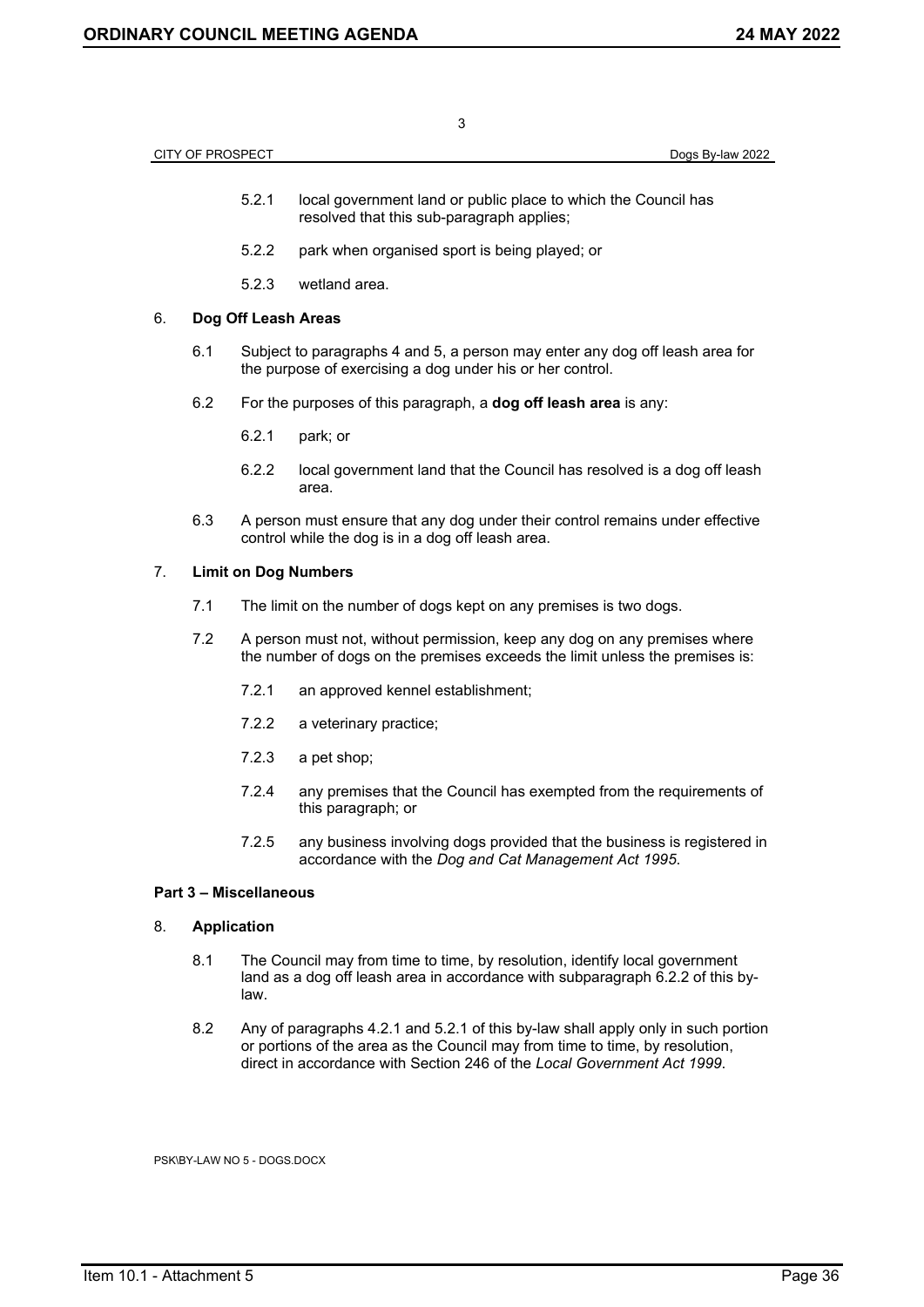CITY OF PROSPECT Dogs By-law 2022

4

- 8.3 Where the Council makes a resolution under either of subparagraphs 8.1 or 8.2, the Council's Chief Executive Officer must ensure that:
	- 8.3.1 the area is denoted by signs erected by the Council; and
	- 8.3.2 information is provided to the public on the Council's website and in any other manner determined by the Council's Chief Executive Officer.

### 9. **Revocation**

Council's *Dogs By-law 2015*, published in the *Gazette* on 3 September 2015, is revoked on the day on which this by-law comes into operation.

The foregoing by-law was duly made and passed at a meeting of the Council of the City of<br>Prospect held on the day of 2022 by an absolute majority day of 2022 by an absolute majority of the members for the time being constituting the Council, there being at least two thirds of the members present.

…………………………………….. Mr Chris White Chief Executive Officer

PSK\BY-LAW NO 5 - DOGS.DOCX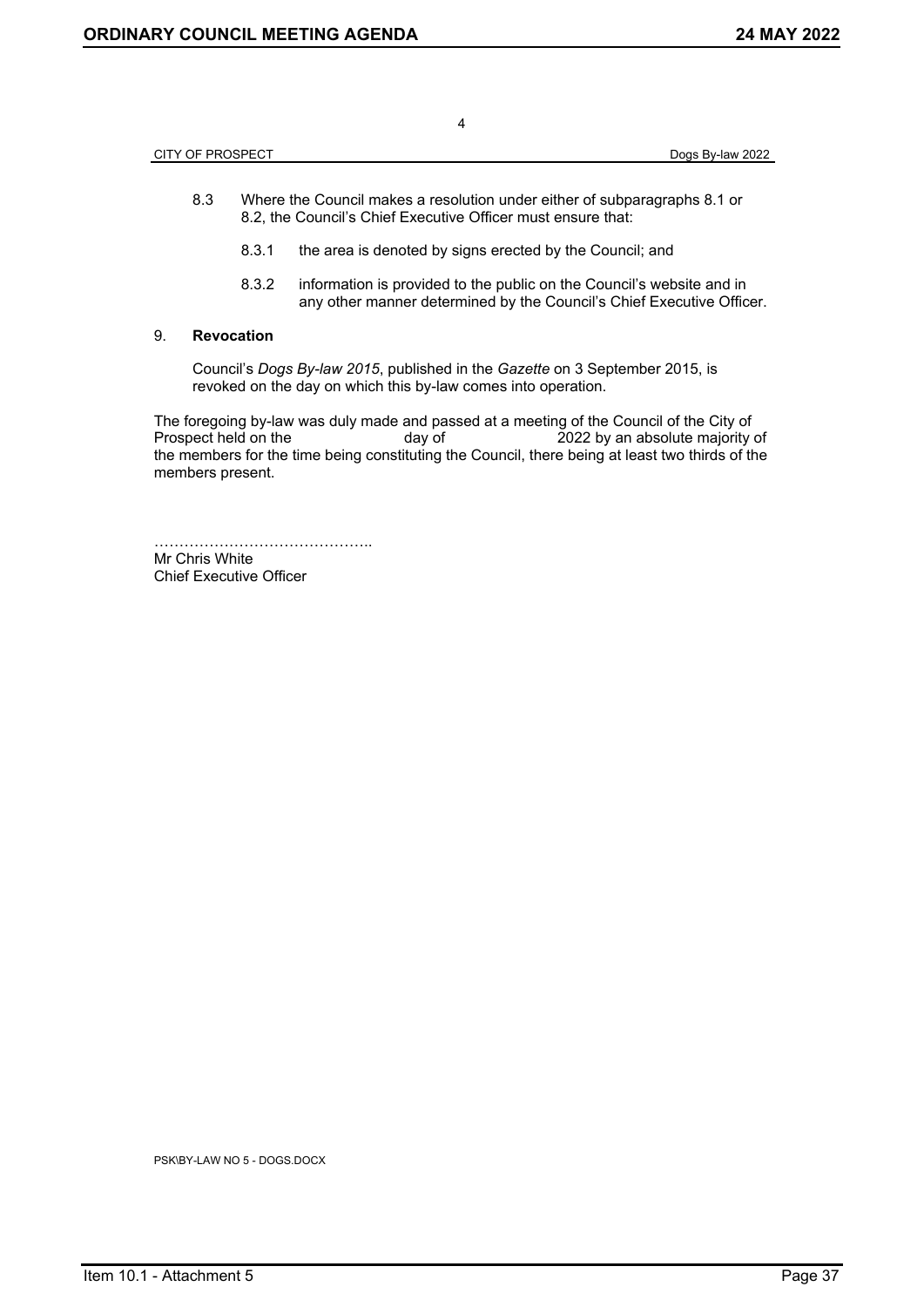<span id="page-34-0"></span>CITY OF PROSPECT **Waste Management By-law 2022** 



*By-law made under the Local Government Act 1999*

### **WASTE MANAGEMENT BY-LAW 2022**

**By-law No. 6 of 2022**

*To regulate and control the removal of domestic, recyclable and green organic waste from premises, for the prevention and suppression of nuisances, and for regulating the management of property of the Council.*

### **Part 1 – Preliminary**

#### 1. **Short Title**

This by-law may be cited as the *Waste Management By-law 2022*.

#### 2. **Commencement**

This by-law will come into operation four months after the day on which it is published in the *Gazette* in accordance with Section 249(5) of the *Local Government Act 1999*.

#### 3. **Definitions**

In this by-law:

- 3.1 **carriageway** means that part of a road designed for and used by vehicular traffic (including bicycles) as distinct from that part of a road designed for and used by pedestrians;
- 3.2 **green organics** means any clean organic matter, free of any excess soil, consisting of lawn clippings, plants, vegetables, eggs, shells, bones, leaves, prunings, horse manure, pet waste, nesting material or other materials as specified by the Council;
- 3.3 **green organics container** means a container for the reception of green organics;
- 3.4 **hard rubbish** means any internal and external household items such as whitegoods, entertainment appliances, furniture and mattresses able to be lifted and carried by two persons but excludes any household waste;
- 3.5 **household waste** means any kind of domestic and kitchen waste generated from residences, but excludes liquids, metals (other than food containers), building materials, stones, bricks, soil, lead, acid batteries and any dangerous or toxic waste;

PSK/508094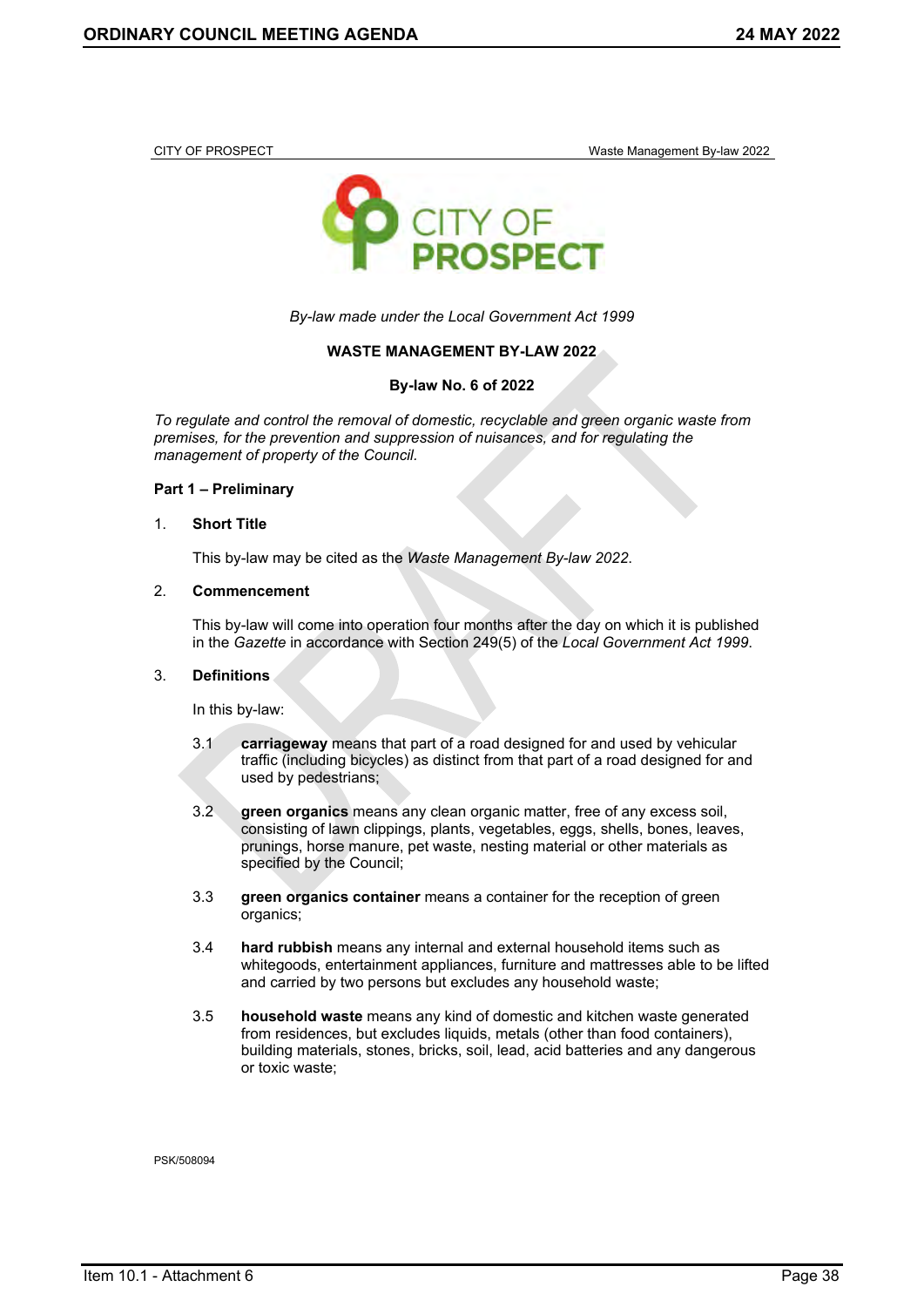CITY OF PROSPECT Waste Management By-law 2022

- 3.6 **household waste container** means a container for the reception of household waste;
- 3.7 **recyclables** means newspapers, magazines, paper, cardboard, plastic containers of a type specified by the Council, tins, cans, glass, milk and juice containers, solid plastic material and other materials as specified by the Council;
- 3.8 **recyclables container** means a container for the reception of recyclables.

### **Part 2 – Waste Collection**

#### 4. **Provide Containers**

- 4.1 An occupier of domestic premises must keep on his or her premises a household waste container and a recyclables container as approved by the Council.
- 4.2 An occupier of domestic premises may keep on his or her premises a green organics container as approved by the Council.

#### 5. **Management of Waste Collection Service**

An occupier of premises must:

### 5.1 **Household Waste**

- 5.1.1 ensure that the household waste container kept on his or her premises is approved by the Council; and
- 5.1.2 ensure that the household waste container contains only household waste;

### 5.2 **Recyclables**

- 5.2.1 ensure that the recyclables container kept on his or her premises is approved by the Council; and
- 5.2.2 ensure that the recyclables container contains only recyclables;

### 5.3 **Green Organics**

- 5.3.1 ensure that the green organics container be a container that is approved by the Council; and
- 5.3.2 ensure that the green organics container contains only green organics;

### 5.4 **Keep Container Clean**

cause each container to be kept in a clean and sanitary condition, maintained in good order and repair, and kept waterproof at all times;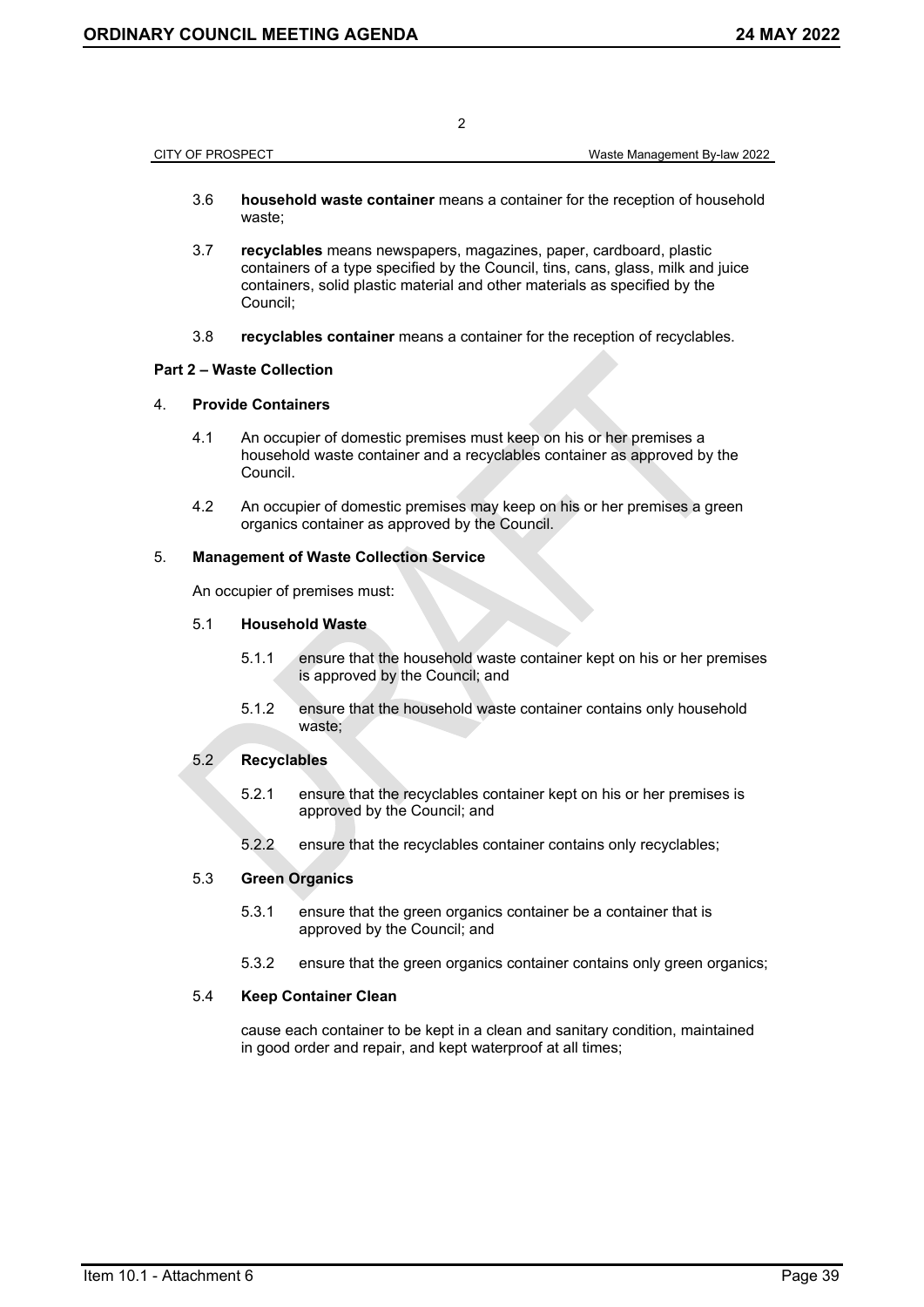CITY OF PROSPECT Waste Management By-law 2022

### 5.5 **Sealing of Container**

cause the lid of each container to continuously and securely cover the container body except when waste is being deposited in or removed from the container;

### 5.6 **Damage**

ensure that each container is maintained so that it is not damaged or worn to the extent that:

- 5.6.1 it is not robust;
- 5.6.2 the container body is not watertight;
- 5.6.3 it is unable to be moved on its wheels efficiently;
- 5.6.4 the lid does not seal on the container when closed;
- 5.6.5 its efficiency or use is otherwise impaired;

### 5.7 **Collection Services**

- 5.7.1 An occupier of premises must facilitate the collection and removal of household waste, recyclables or green organics from their premises by placing the relevant waste container out for collection in accordance with:
	- 5.7.1.1 the **collection service requirements** specified in clause 5.7.2; or
	- 5.7.1.2 the terms of any permit granted by the Council for the placement of waste containers; or
	- 5.7.1.3 as otherwise approved by the Council.
- 5.7.2 The collection service requirements for the collection of household waste containers, recyclables containers and green organics containers are:

3